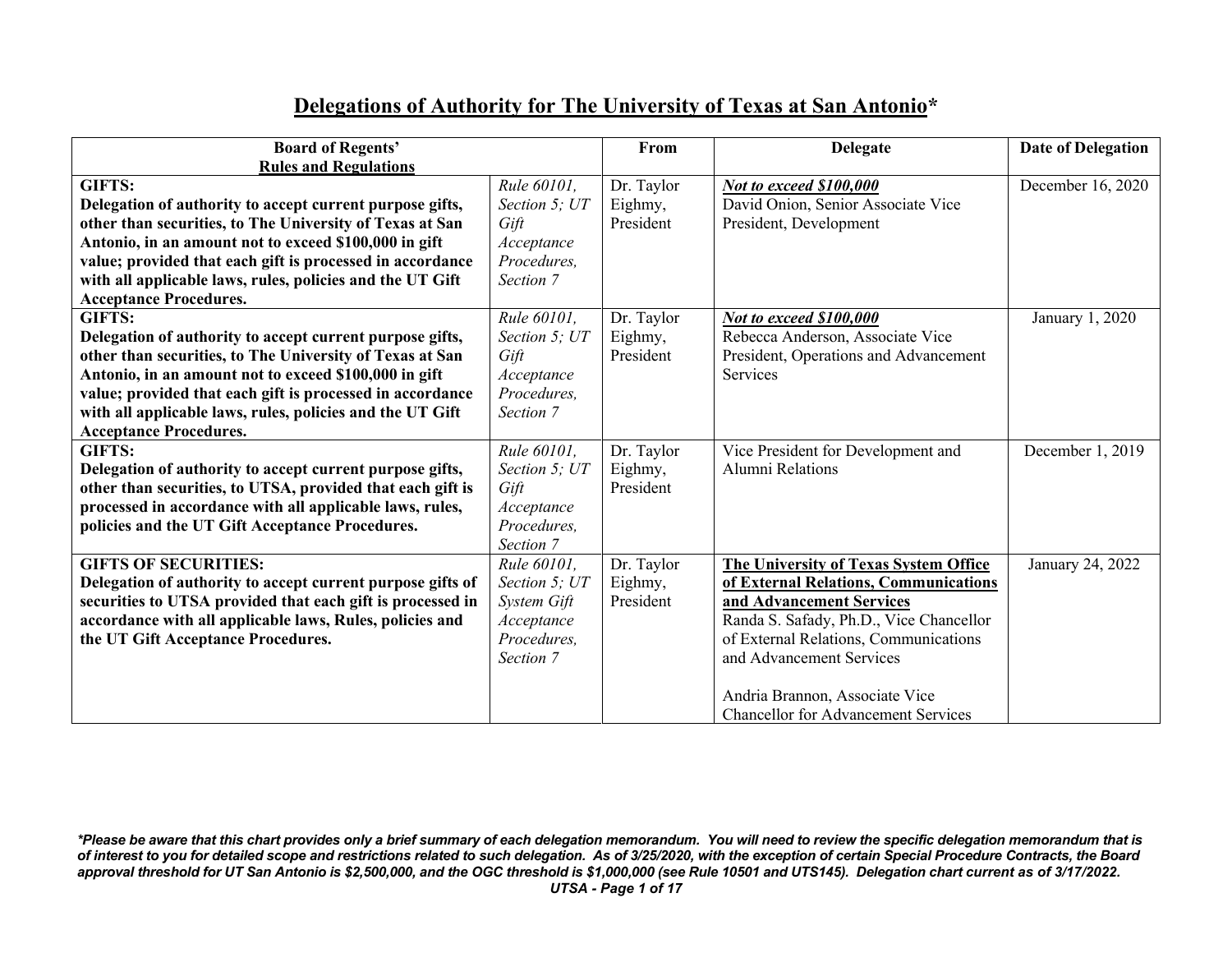| <b>Board of Regents'</b>                                   |                | From       | <b>Delegate</b>                       | <b>Date of Delegation</b> |
|------------------------------------------------------------|----------------|------------|---------------------------------------|---------------------------|
| <b>Rules and Regulations</b>                               |                |            |                                       |                           |
| IRS FORMS RELATING TO GIFTS:                               | Rule 60101,    | Dr. Taylor | David Onion, Senior Associate Vice    | December 16, 2020         |
| Delegation of authority to execute certain IRS forms,      | Section 8      | Eighmy,    | President, Development                |                           |
| including without limitation IRS Forms 8283 and 8282.      |                | President  |                                       |                           |
| This authority extends only to necessary IRS forms         |                |            |                                       |                           |
| relating to gifts accepted on behalf of The University of  |                |            |                                       |                           |
| Texas at San Antonio by me or my delegate in               |                |            |                                       |                           |
| accordance with Rule 60101, Section 2 of the Regents'      |                |            |                                       |                           |
| Rules and Section 3.6, Gift Acceptance Procedures.         |                |            |                                       |                           |
| <b>IRS FORMS RELATING TO GIFTS:</b>                        | Rule 60101,    | Dr. Taylor | Rebecca Anderson, Associate Vice      | January 1, 2020           |
| Delegation of authority to execute certain IRS forms,      | Section 8      | Eighmy,    | President, Operations and Advancement |                           |
| including without limitation IRS Forms 8283 and 8282.      |                | President  | <b>Services</b>                       |                           |
| This authority extends only to necessary IRS forms         |                |            |                                       |                           |
| relating to gifts accepted on behalf of The University of  |                |            |                                       |                           |
| Texas at San Antonio by me or my delegate in               |                |            |                                       |                           |
| accordance with Rule 60101, Section 2 of the Regents'      |                |            |                                       |                           |
| Rules and Section 3.6, Gift Acceptance Procedures.         |                |            |                                       |                           |
| <b>IRS FORMS RELATING TO GIFTS:</b>                        | Rule 60101,    | Dr. Taylor | Vice President for Development and    | December 1, 2019          |
| Delegation of authority to execute certain IRS forms,      | Section 8 and  | Eighmy,    | <b>Alumni Relations</b>               |                           |
| including without limitation IRS Forms 8283 and 8282.      | Section 2;     | President  |                                       |                           |
| Authority extends only to necessary IRS forms relating to  | Section 3.6,   |            |                                       |                           |
| gifts accepted on behalf of UTSA by the President or       | Gift           |            |                                       |                           |
| President's delegate.                                      | Acceptance     |            |                                       |                           |
|                                                            | Procedures     |            |                                       |                           |
| <b>SPACE LEASES:</b>                                       | Rule 10501;    | Dr. Taylor | Senior Vice President for Business    | June 1, 2019              |
| Delegation of authority to execute and deliver space lease | Rule 70301;    | Eighmy,    | Affairs                               |                           |
| agreements for the purpose of leasing space for use by     | <b>UTS126</b>  | President  |                                       |                           |
| the institution for institutional purposes.                |                |            |                                       |                           |
| <b>BANKING SERVICES:</b>                                   | Rule 10501;    | Dr. Taylor | Senior Vice President for Business    | June 1, 2019              |
| Delegation of authority to execute and deliver contracts   | UTS166 and     | Eighmy,    | Affairs                               |                           |
| for banking services. Authority extends only to contracts  | <b>UTS 167</b> | President  |                                       |                           |
| for banking services with banks that have a depository     |                |            |                                       |                           |
| agreement with the Board of Regents of The University      |                |            |                                       |                           |
| of Texas System.                                           |                |            |                                       |                           |

*\*Please be aware that this chart provides only a brief summary of each delegation memorandum. You will need to review the specific delegation memorandum that is of interest to you for detailed scope and restrictions related to such delegation. As of 3/25/2020, with the exception of certain Special Procedure Contracts, the Board approval threshold for UT San Antonio is \$2,500,000, and the OGC threshold is \$1,000,000 (see Rule 10501 and UTS145). Delegation chart current as of 3/17/2022. UTSA - Page 2 of 17*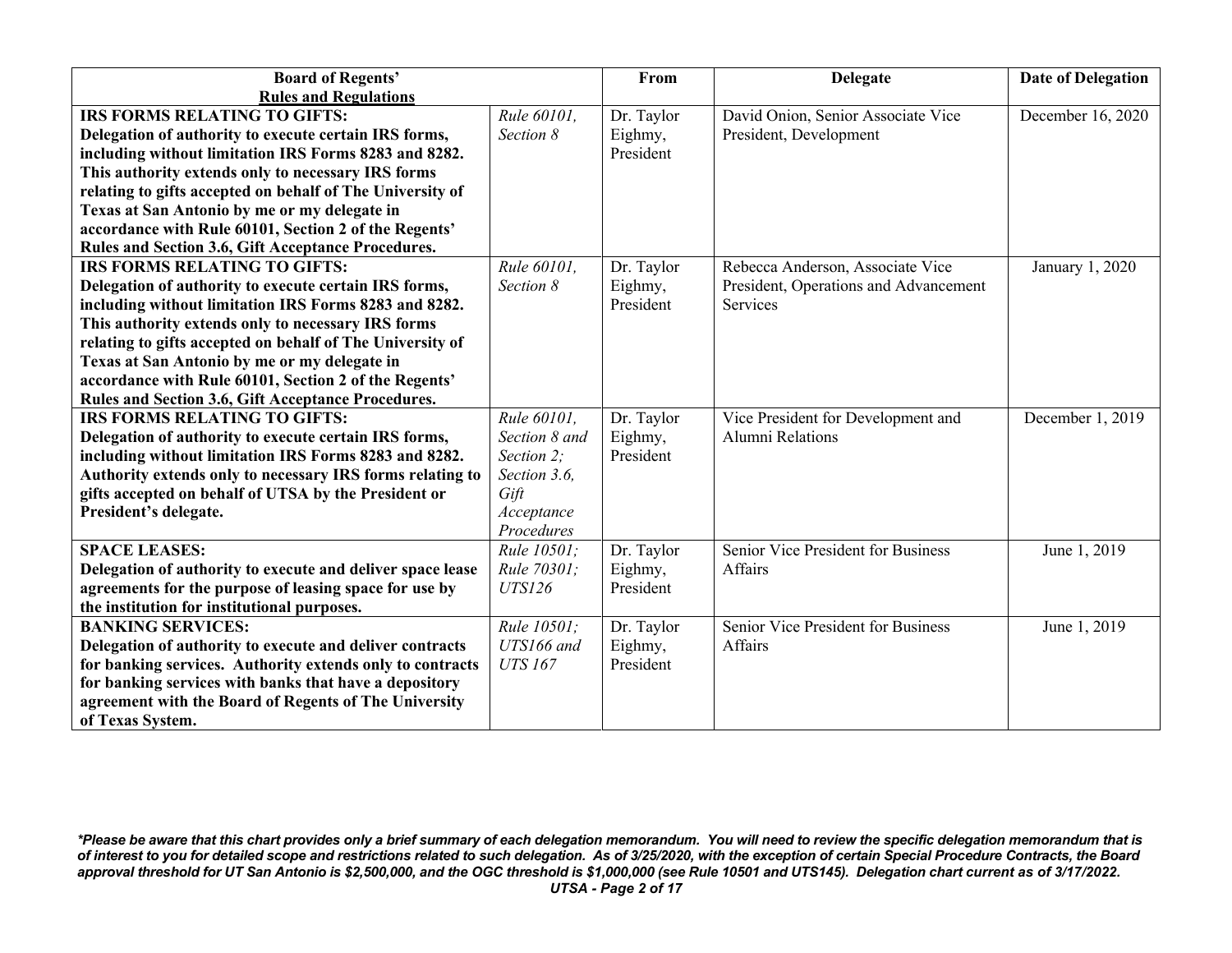| <b>Board of Regents'</b>                                   |             | From       | <b>Delegate</b>                          | <b>Date of Delegation</b> |
|------------------------------------------------------------|-------------|------------|------------------------------------------|---------------------------|
| <b>Rules and Regulations</b>                               |             |            |                                          |                           |
| <b>CONSTRUCTION - MAJOR CONSTRUCTION AND</b>               | Rule 80404; | Dr. Taylor | Senior Vice President for Business       | June 1, 2019              |
| <b>REPAIR AND REHABILITATION PROJECTS:</b>                 | Rule 80301  | Eighmy,    | Affairs                                  |                           |
| Delegation of authority to take the following contractual  |             | President  |                                          |                           |
| actions related to construction of "Major Projects" as     |             |            |                                          |                           |
| defined by Regents' Rule 80301: (1) appoint architects     |             |            |                                          |                           |
| and engineers; and approve plans and construction          |             |            |                                          |                           |
| documents; (2) execute and deliver contracts and           |             |            |                                          |                           |
| agreements with construction contractors, architects,      |             |            |                                          |                           |
| engineers, and related professional service providers; and |             |            |                                          |                           |
| (3) approve the construction contractor's or construction  |             |            |                                          |                           |
| manager's estimates, guaranteed maximum price or           |             |            |                                          |                           |
| stipulated sum proposals, and other documents.             |             |            |                                          |                           |
| <b>CONSTRUCTION - MINOR AND MAJOR</b>                      | Rule 80404; | Dr. Taylor | Provost and Senior Vice President for    | July 15, 2019             |
| <b>CONSTRUCTION PROJECTS (EXTENDED)</b>                    | Rule 80301  | Eighmy,    | Academic Affairs                         |                           |
| <b>ABSENCE):</b>                                           |             | President  |                                          |                           |
| Delegation of authority to take the following contractual  |             |            | Delegation applies only in the extended  |                           |
| actions related to construction of "Major Projects" as     |             |            | absence of the Senior Vice President for |                           |
| defined by Regents' Rule 80301: (1) appoint architects     |             |            | <b>Business Affairs.</b>                 |                           |
| and engineers; and approve plans and construction          |             |            |                                          |                           |
| documents; (2) execute and deliver contracts and           |             |            |                                          |                           |
| agreements with construction contractors, architects,      |             |            |                                          |                           |
| engineers, and related professional service providers; and |             |            |                                          |                           |
| (3) approve the construction contractor's or construction  |             |            |                                          |                           |
| manager's estimates, guaranteed maximum price or           |             |            |                                          |                           |
| stipulated sum proposals, and other documents.             |             |            |                                          |                           |

*\*Please be aware that this chart provides only a brief summary of each delegation memorandum. You will need to review the specific delegation memorandum that is of interest to you for detailed scope and restrictions related to such delegation. As of 3/25/2020, with the exception of certain Special Procedure Contracts, the Board approval threshold for UT San Antonio is \$2,500,000, and the OGC threshold is \$1,000,000 (see Rule 10501 and UTS145). Delegation chart current as of 3/17/2022. UTSA - Page 3 of 17*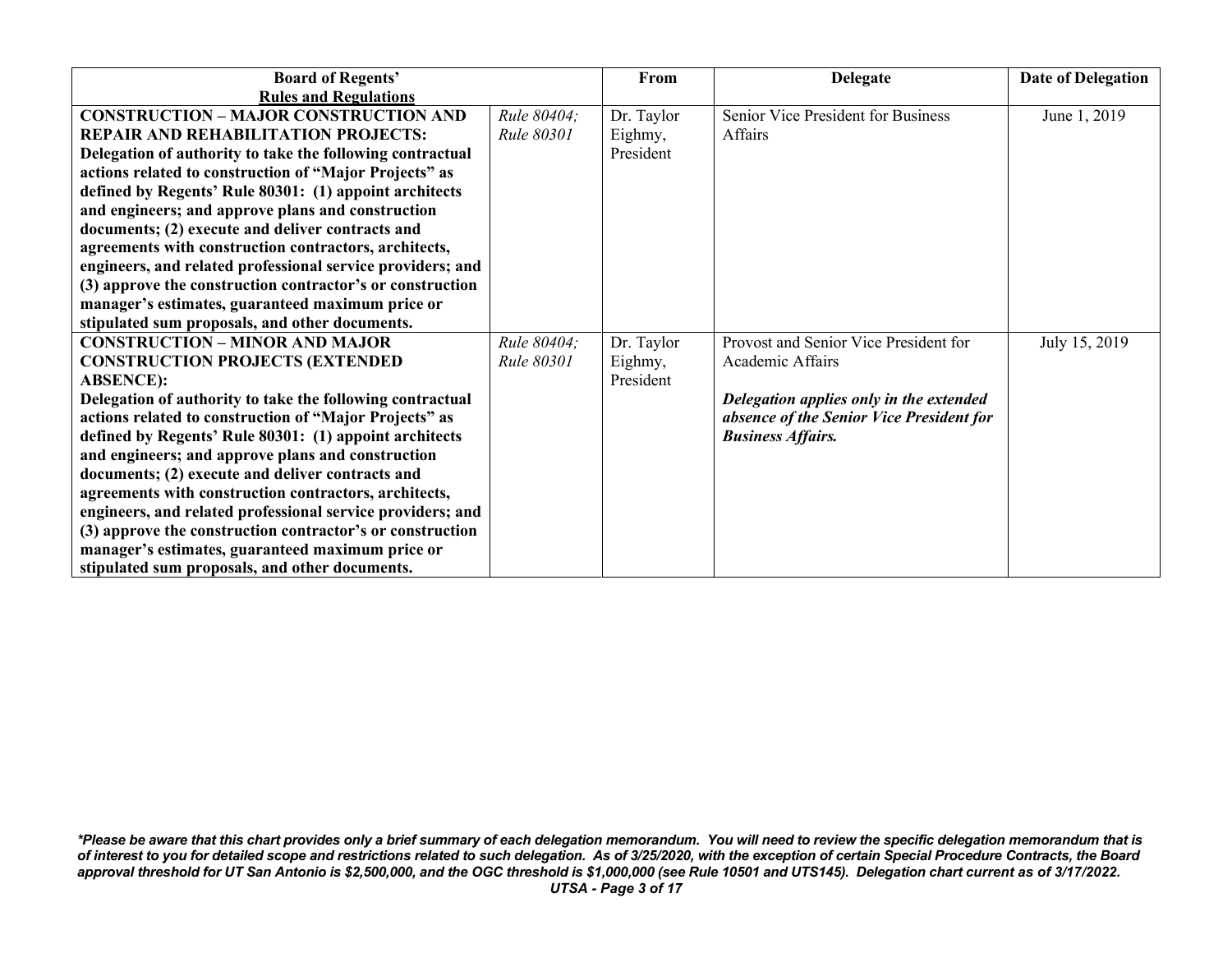| <b>Board of Regents'</b>                                   |             | From       | <b>Delegate</b>                      | <b>Date of Delegation</b> |
|------------------------------------------------------------|-------------|------------|--------------------------------------|---------------------------|
| <b>Rules and Regulations</b>                               |             |            |                                      |                           |
| <b>CONSTRUCTION - CHANGES AND IDIQ WORK</b>                | Rule 80404; | Dr. Taylor | Up to \$500,000                      | July 11, 2019             |
| <b>ORDERS ON MAJOR CONSTRUCTION PROJECTS:</b>              | Rule 80301  | Eighmy,    | Robert Dickens, Director of Business |                           |
| Delegation of authority to take the following contractual  |             | President  | Contracts                            |                           |
| actions related to construction of "Major Projects" as     |             |            |                                      |                           |
| defined by Regents' Rule 80301: (1) sign and execute       |             |            |                                      |                           |
| changes to fully executed construction agreements up to a  |             |            |                                      |                           |
| value of \$500,000 per change, with an aggregated value    |             |            |                                      |                           |
| not to exceed the Total Project Cost less the Project      |             |            |                                      |                           |
| Contingency funded from within the agreement; (2) sign     |             |            |                                      |                           |
| and execute changes to fully executed architectural and    |             |            |                                      |                           |
| engineering design service agreements on Approved          |             |            |                                      |                           |
| Templates up to a value of \$500,000; (3) sign and execute |             |            |                                      |                           |
| indefinite quantity (IDIQ) work orders with service        |             |            |                                      |                           |
| providers under an existing executed master IDIQ           |             |            |                                      |                           |
| agreement with the service provider up to a value of       |             |            |                                      |                           |
| \$500,000, provided that the total aggregated dollar       |             |            |                                      |                           |
| threshold of IDIQ work orders are below the total          |             |            |                                      |                           |
| threshold amount (if any) established under the            |             |            |                                      |                           |
| associated master agreement.                               |             |            |                                      |                           |
| <b>CONSTRUCTION - CHANGES AND IDIQ WORK</b>                | Rule 80404; | Dr. Taylor | Up to \$250,000                      | July 11, 2019             |
| <b>ORDERS ON MAJOR CONSTRUCTION PROJECTS:</b>              | Rule 80301  | Eighmy,    | Richard Wollney, Business Contracts  |                           |
| Delegation of authority to take the following contractual  |             | President  | Manager                              |                           |
| actions related to construction of "Major Projects" as     |             |            |                                      |                           |
| defined by Regents' Rule 80301: (1) sign and execute       |             |            |                                      |                           |
| changes to fully executed construction agreements up to a  |             |            |                                      |                           |
| value of \$250,000 per change, with an aggregated value    |             |            |                                      |                           |
| not to exceed the Total Project Cost less the Project      |             |            |                                      |                           |
| Contingency funded from within the agreement; (2) sign     |             |            |                                      |                           |
| and execute changes to fully executed architectural and    |             |            |                                      |                           |
| engineering design service agreements on Approved          |             |            |                                      |                           |
| Templates up to a value of \$250,000; (3) sign and execute |             |            |                                      |                           |
| indefinite quantity (IDIQ) work orders with service        |             |            |                                      |                           |
| providers under an existing executed master IDIQ           |             |            |                                      |                           |
| agreement with the service provider up to a value of       |             |            |                                      |                           |
| \$250,000, provided that the total aggregated dollar       |             |            |                                      |                           |
| threshold of IDIQ work orders are below the total          |             |            |                                      |                           |
| threshold amount (if any) established under the            |             |            |                                      |                           |
| associated master agreement.                               |             |            |                                      |                           |

*\*Please be aware that this chart provides only a brief summary of each delegation memorandum. You will need to review the specific delegation memorandum that is of interest to you for detailed scope and restrictions related to such delegation. As of 3/25/2020, with the exception of certain Special Procedure Contracts, the Board approval threshold for UT San Antonio is \$2,500,000, and the OGC threshold is \$1,000,000 (see Rule 10501 and UTS145). Delegation chart current as of 3/17/2022. UTSA - Page 4 of 17*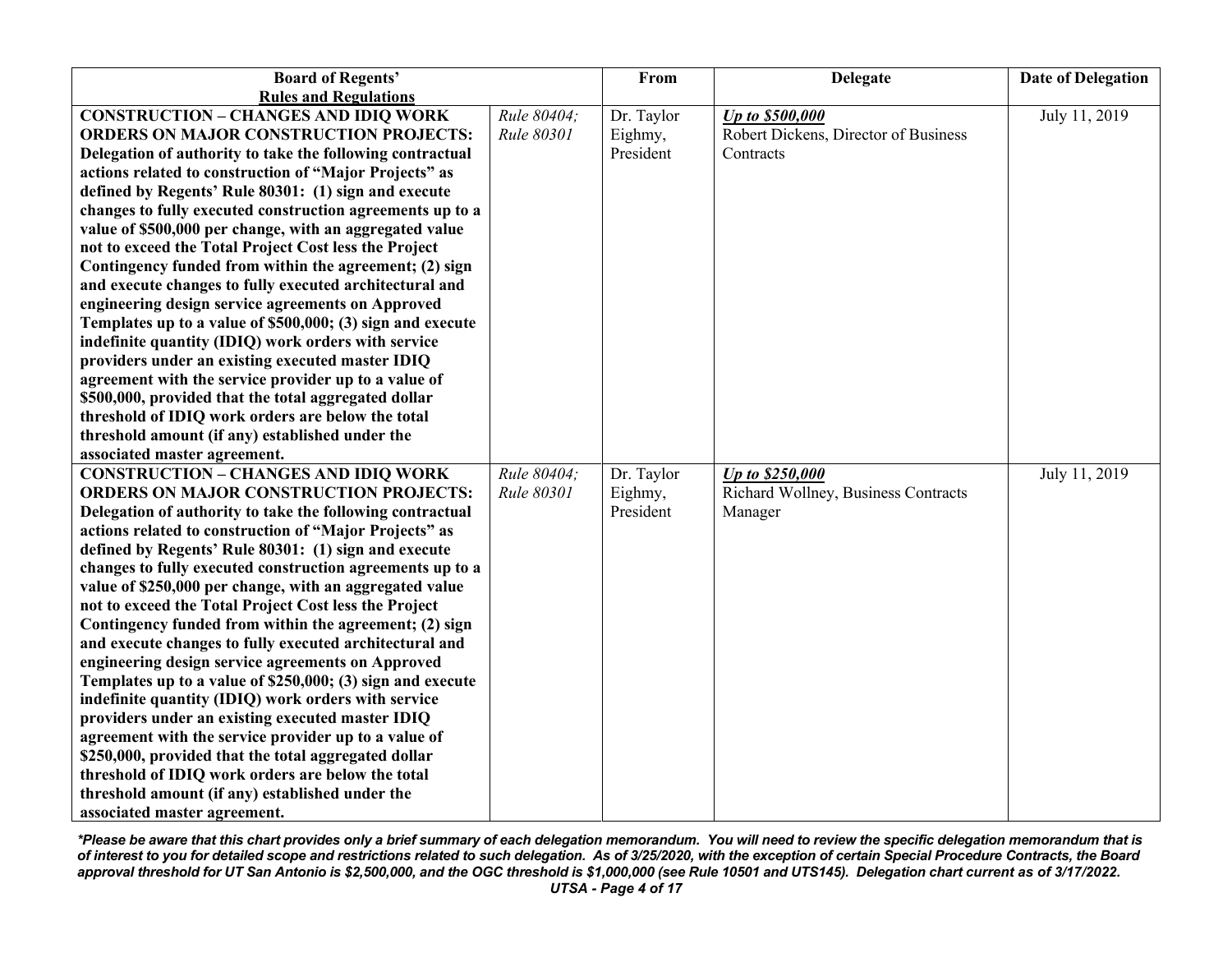| <b>Board of Regents'</b>                                     |             | From       | <b>Delegate</b>                          | Date of Delegation |
|--------------------------------------------------------------|-------------|------------|------------------------------------------|--------------------|
| <b>Rules and Regulations</b>                                 |             |            |                                          |                    |
| <b>CONSTRUCTION - CHANGES AND IDIQ WORK</b>                  | Rule 80404; | Dr. Taylor | Up to \$500,000                          | April 1, 2021      |
| <b>ORDERS ON MAJOR CONSTRUCTION PROJECTS:</b>                | Rule 80301  | Eighmy,    | Corrina Green, Director of Major Capital |                    |
| Delegation of authority to take the following contractual    |             | President  | Projects and Real Estate                 |                    |
| actions related to construction of "Major Projects" as       |             |            |                                          |                    |
| defined by Regents' Rule 80301:                              |             |            |                                          |                    |
| (1) Sign and execute changes to fully executed               |             |            |                                          |                    |
| construction manager-at-risk and design-build                |             |            |                                          |                    |
| agreements on Approved Templates up to a value of            |             |            |                                          |                    |
| \$500,000 per change, with an aggregated value not to        |             |            |                                          |                    |
| exceed the Total Project Cost approved by the UT             |             |            |                                          |                    |
| <b>System Board of Regents under the Capital Improvement</b> |             |            |                                          |                    |
| Plan, provided that any change that increases the then-      |             |            |                                          |                    |
| current agreement value will be completed only after         |             |            |                                          |                    |
| appropriate consultation with the Chief Business Officer.    |             |            |                                          |                    |
| (2) Sign and execute changes to fully executed               |             |            |                                          |                    |
| architectural and engineering design service agreements      |             |            |                                          |                    |
| on Approved Templates up to a value of \$500,000, with       |             |            |                                          |                    |
| an aggregated value not to exceed the Total Projects         |             |            |                                          |                    |
| Cost.                                                        |             |            |                                          |                    |
| (3) Sign and execute indefinite quantity (IDIQ) work         |             |            |                                          |                    |
| orders on Approved Templates with technical service          |             |            |                                          |                    |
| providers under an existing executed master IDIQ             |             |            |                                          |                    |
| agreement with the service provider up to a value of         |             |            |                                          |                    |
| \$500,000, provided that the total aggregated dollar         |             |            |                                          |                    |
| threshold of IDIQ Orders are below the total threshold       |             |            |                                          |                    |
| amount (if any) established under the associated master      |             |            |                                          |                    |
| agreement.                                                   |             |            |                                          |                    |

*\*Please be aware that this chart provides only a brief summary of each delegation memorandum. You will need to review the specific delegation memorandum that is of interest to you for detailed scope and restrictions related to such delegation. As of 3/25/2020, with the exception of certain Special Procedure Contracts, the Board approval threshold for UT San Antonio is \$2,500,000, and the OGC threshold is \$1,000,000 (see Rule 10501 and UTS145). Delegation chart current as of 3/17/2022. UTSA - Page 5 of 17*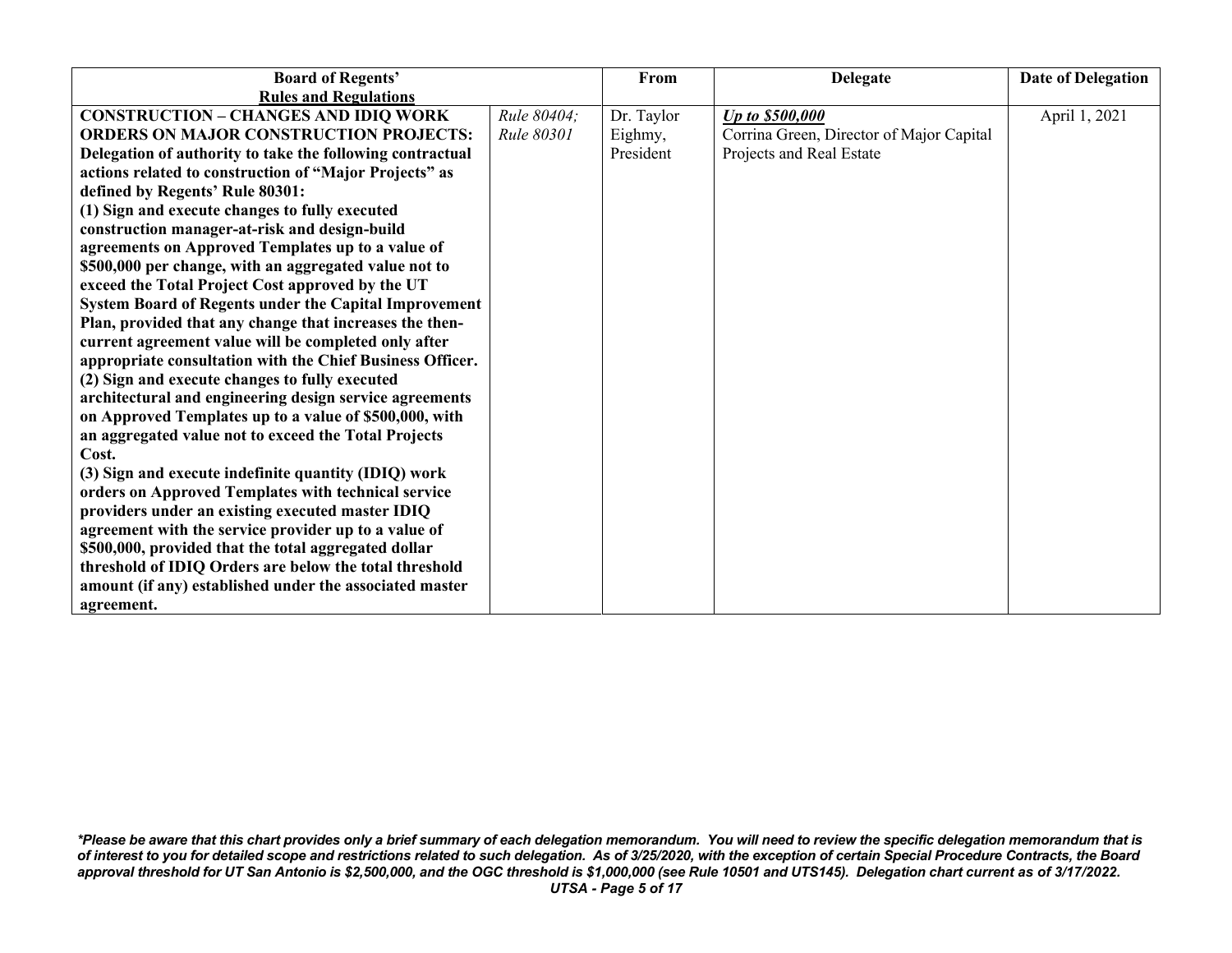| <b>Board of Regents'</b>                                  |             | From       | <b>Delegate</b>                          | <b>Date of Delegation</b> |
|-----------------------------------------------------------|-------------|------------|------------------------------------------|---------------------------|
| <b>Rules and Regulations</b>                              |             |            |                                          |                           |
| <b>CONSTRUCTION - CHANGES AND IDIQ WORK</b>               | Rule 80404: | Dr. Taylor | Up to \$25,000                           | July 22, 2019             |
| <b>ORDERS ON MAJOR CONSTRUCTION PROJECTS:</b>             | Rule 80301  | Eighmy,    | Jonathan Jarrell, Senior Project Manager |                           |
| Delegation of authority to take the following contractual |             | President  |                                          |                           |
| actions related to construction of "Major Projects" as    |             |            |                                          |                           |
| defined by Regents' Rule 80301: (1) sign and execute      |             |            |                                          |                           |
| changes to fully executed construction agreements up to a |             |            |                                          |                           |
| value of \$25,000 per change, with an aggregated value    |             |            |                                          |                           |
| not to exceed the Total Project Cost less the Project     |             |            |                                          |                           |
| Contingency funded from within the agreement; (2) sign    |             |            |                                          |                           |
| and execute changes to fully executed architectural and   |             |            |                                          |                           |
| engineering design service agreements on Approved         |             |            |                                          |                           |
| Templates up to a value of \$25,000; (3) sign and execute |             |            |                                          |                           |
| indefinite quantity (IDIQ) work orders with service       |             |            |                                          |                           |
| providers under an existing executed master IDIQ          |             |            |                                          |                           |
| agreement with the service provider up to a value of      |             |            |                                          |                           |
| \$25,000, provided that the total aggregated dollar       |             |            |                                          |                           |
| threshold of IDIQ work orders are below the total         |             |            |                                          |                           |
| threshold amount (if any) established under the           |             |            |                                          |                           |
| associated master agreement.                              |             |            |                                          |                           |
| <b>CONSTRUCTION - CHANGES AND IDIQ WORK</b>               | Rule 80404: | Dr. Taylor | Up to $$10,000$ per change               | April 1, 2020             |
| <b>ORDERS ON MAJOR CONSTRUCTION PROJECTS:</b>             | Rule 80301  | Eighmy,    | Michael Coe, Senior Construction         |                           |
| Delegation of authority to take the following contractual |             | President  | Inspector                                |                           |
| actions related to construction of "Major Projects" as    |             |            |                                          |                           |
| defined by Regents' Rule 80301: Sign and execute          |             |            |                                          |                           |
| changes to fully executed construction agreements on      |             |            |                                          |                           |
| Approved Templates up to a value of \$10,000 per change,  |             |            |                                          |                           |
| funded from within the executed agreement. "Approved      |             |            |                                          |                           |
| Templates" means those contract templates approved by     |             |            |                                          |                           |
| UT System Office of Facilities Construction and Planning  |             |            |                                          |                           |
| or UTSA's Business Contracts Office.                      |             |            |                                          |                           |

*\*Please be aware that this chart provides only a brief summary of each delegation memorandum. You will need to review the specific delegation memorandum that is of interest to you for detailed scope and restrictions related to such delegation. As of 3/25/2020, with the exception of certain Special Procedure Contracts, the Board approval threshold for UT San Antonio is \$2,500,000, and the OGC threshold is \$1,000,000 (see Rule 10501 and UTS145). Delegation chart current as of 3/17/2022. UTSA - Page 6 of 17*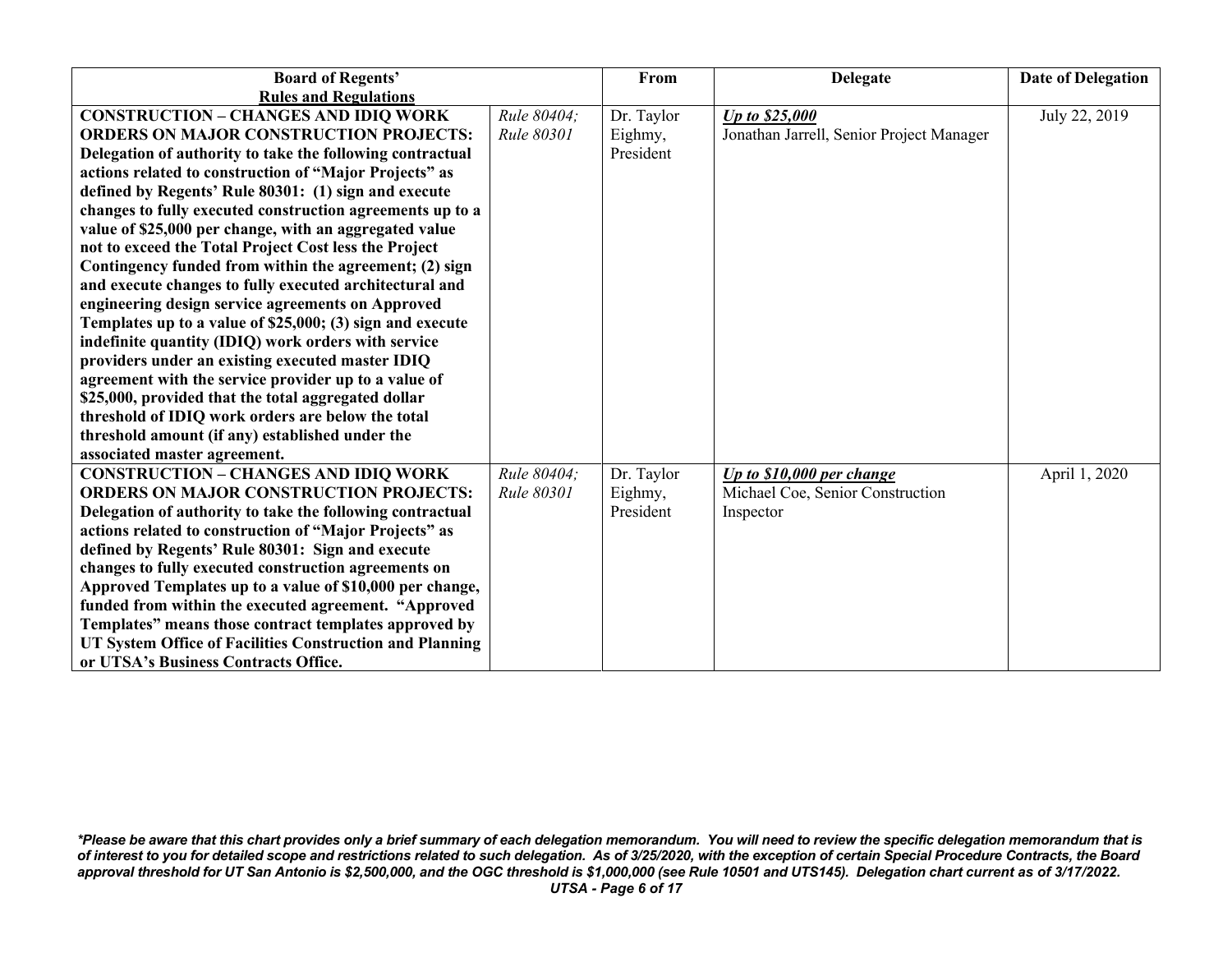| <b>Board of Regents'</b>                                                                                        |             | From       | <b>Delegate</b>                    | <b>Date of Delegation</b> |
|-----------------------------------------------------------------------------------------------------------------|-------------|------------|------------------------------------|---------------------------|
| <b>Rules and Regulations</b>                                                                                    |             |            |                                    |                           |
| <b>CONSTRUCTION - NEW MINOR CONSTRUCTION</b>                                                                    | Rule 80403: | Dr. Taylor | Senior Vice President for Business | June 1, 2019              |
| PROJECTS AND MINOR REPAIR AND                                                                                   | Rule 10501  | Eighmy,    | Affairs                            |                           |
| <b>REHABILITATION PROJECTS WHICH ARE</b>                                                                        |             | President  |                                    |                           |
| NEITHER DEBT FINANCED OR DETERMINED BY                                                                          |             |            |                                    |                           |
| THE BOARD OF REGENTS TO BE                                                                                      |             |            |                                    |                           |
| <b>ARCHITECTURALLY SIGNIFICANT:</b>                                                                             |             |            |                                    |                           |
| Delegation of authority to (1) appoint architects; approve                                                      |             |            |                                    |                           |
| plans and construction documents; and execute and                                                               |             |            |                                    |                           |
| deliver related contracts, agreements, guaranteed                                                               |             |            |                                    |                           |
| maximum price or stipulated sum proposals, and other                                                            |             |            |                                    |                           |
| documents; and (2) execute and deliver contracts and                                                            |             |            |                                    |                           |
| agreements with architects, engineers, and other                                                                |             |            |                                    |                           |
| professional service providers, for all new minor                                                               |             |            |                                    |                           |
| construction projects and minor repair and                                                                      |             |            |                                    |                           |
| rehabilitation projects.                                                                                        |             |            |                                    |                           |
| <b>CONSTRUCTION - NEW MINOR CONSTRUCTION</b>                                                                    | Rule 80403: | Dr. Taylor | Up to \$500,000                    | July 4, 2020              |
| PROJECTS AND MINOR REPAIR AND                                                                                   | Rule 10501  | Eighmy,    | Director of Business Contracts     |                           |
| REHABILITATION CONSTRUCTION PROJECTS                                                                            |             | President  |                                    |                           |
| WHICH ARE NEITHER DEBT FINANCED OR                                                                              |             |            |                                    |                           |
| DETERMINED BY THE BOARD OF REGENTS TO                                                                           |             |            |                                    |                           |
| <b>BE ARCHITECTURALLY SIGNIFICANT:</b>                                                                          |             |            |                                    |                           |
| Delegation of authority to (1) execute and deliver                                                              |             |            |                                    |                           |
| construction related contracts, agreements, and related                                                         |             |            |                                    |                           |
| contractual documents up to \$500,000 in value; and (2)                                                         |             |            |                                    |                           |
| execute and deliver contracts and agreements with                                                               |             |            |                                    |                           |
| architects, engineers, and other professional service<br>providers, up to \$500,000 in value, for all new minor |             |            |                                    |                           |
| construction projects and minor repair and                                                                      |             |            |                                    |                           |
| rehabilitation projects.                                                                                        |             |            |                                    |                           |
|                                                                                                                 |             |            |                                    |                           |

*\*Please be aware that this chart provides only a brief summary of each delegation memorandum. You will need to review the specific delegation memorandum that is of interest to you for detailed scope and restrictions related to such delegation. As of 3/25/2020, with the exception of certain Special Procedure Contracts, the Board approval threshold for UT San Antonio is \$2,500,000, and the OGC threshold is \$1,000,000 (see Rule 10501 and UTS145). Delegation chart current as of 3/17/2022. UTSA - Page 7 of 17*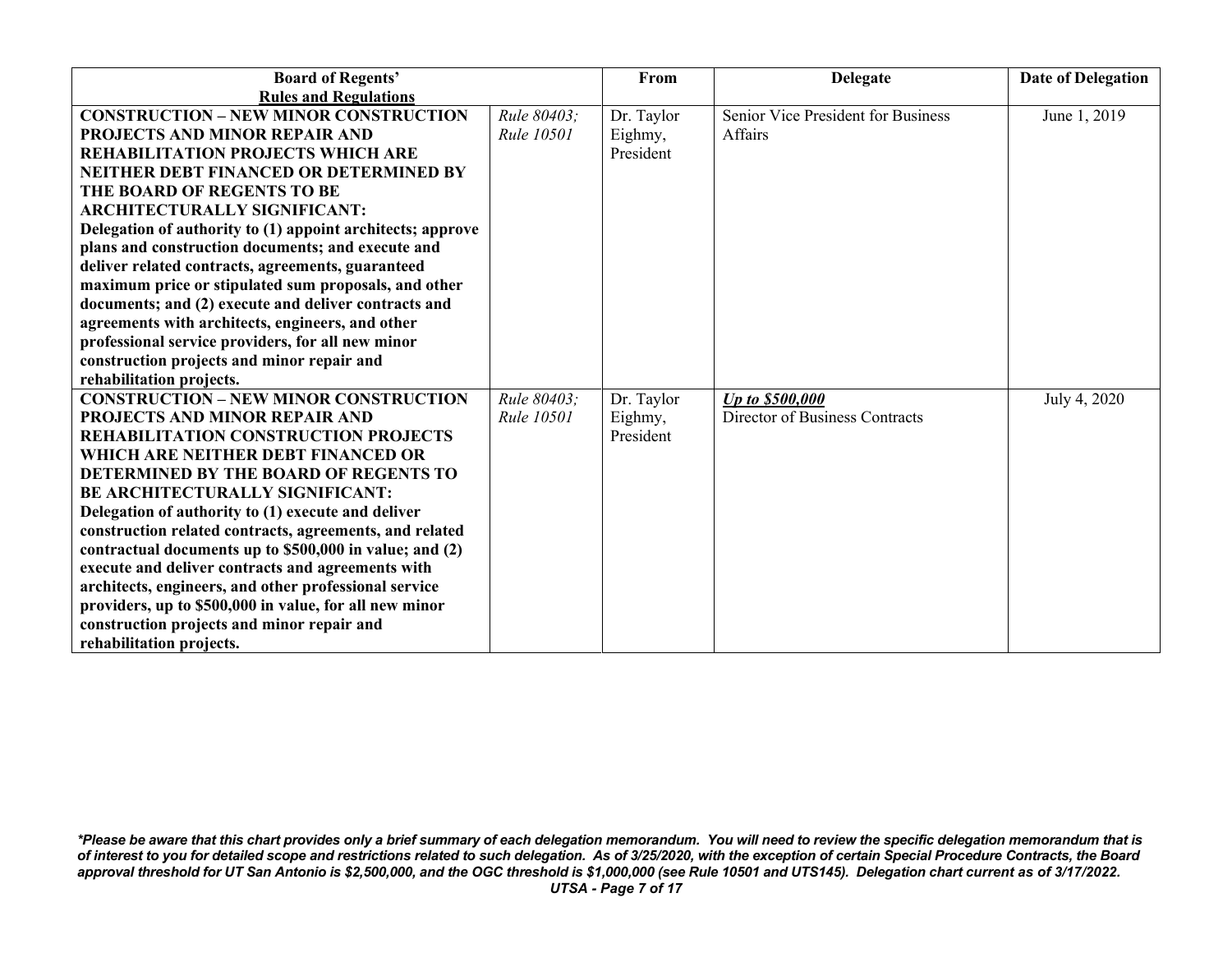| <b>Board of Regents'</b>                                    |                   | From       | <b>Delegate</b>                          | <b>Date of Delegation</b> |
|-------------------------------------------------------------|-------------------|------------|------------------------------------------|---------------------------|
| <b>Rules and Regulations</b>                                |                   |            |                                          |                           |
| <b>CONSTRUCTION - NEW MINOR CONSTRUCTION</b>                | Rule 80403;       | Dr. Taylor | Up to \$250,000 for Construction-Related | July 22, 2019             |
| PROJECTS AND MINOR REPAIR AND                               | Rule 10501        | Eighmy,    | <b>Contracts</b>                         |                           |
| <b>REHABILITATION PROJECTS:</b>                             |                   | President  | Up to \$250,000 for Architect/Engineers  |                           |
| Delegation of authority to (1) execute and deliver          |                   |            | and Professional Service Agreements      |                           |
| construction related contracts, agreements, and related     |                   |            | Richard Wollney, Associate Director of   |                           |
| contractual documents up to \$250,000 in value; and (2)     |                   |            | <b>Business Contracts</b>                |                           |
| execute and deliver contracts and agreements with           |                   |            |                                          |                           |
| architects, engineers, and other professional service       |                   |            |                                          |                           |
| providers, up to \$250,000 in value, for all new minor      |                   |            |                                          |                           |
| construction projects and minor repair and                  |                   |            |                                          |                           |
| rehabilitation projects.                                    |                   |            |                                          |                           |
| <b>CONSTRUCTION - IDIQ WORK ORDERS AND</b>                  | Rule 80403;       | Dr. Taylor | Value below \$100,000                    | January 21, 2022          |
| <b>CHANGE ORDERS ON MINOR CONSTRUCTION</b>                  | <b>Rule 10501</b> | Eighmy,    | Corrina Green, Associate Vice President  |                           |
| <b>PROJECTS:</b>                                            |                   | President  | of Real Estate, Construction, and        |                           |
| Delegation of authority to:                                 |                   |            | Planning                                 |                           |
| (1) Sign and execute indefinite quantity (IDIQ) task        |                   |            |                                          |                           |
| orders with a value below \$100,000 on Approved             |                   |            |                                          |                           |
| Templates with job order construction contractors and       |                   |            |                                          |                           |
| architectural and engineering firms under an existing       |                   |            |                                          |                           |
| executed master IDIQ agreement with the contractor or       |                   |            |                                          |                           |
| firm, provided that the total aggregated dollar threshold   |                   |            |                                          |                           |
| of IDIQ work orders are below the total threshold           |                   |            |                                          |                           |
| amount (if any) established under the associated master     |                   |            |                                          |                           |
| agreement.                                                  |                   |            |                                          |                           |
| (2) Sign and execute change orders to fully executed        |                   |            |                                          |                           |
| <b>IDIQ Orders on Approved Templates, provided that the</b> |                   |            |                                          |                           |
| cumulative value of changes to an IDIQ order does not       |                   |            |                                          |                           |
| increase the value of the originally executed IDIQ Order    |                   |            |                                          |                           |
| by more than twenty-five percent $(25\%)$ .                 |                   |            |                                          |                           |
| (3) Sign and execute change orders to executed design       |                   |            |                                          |                           |
| and construction agreements (non-IDIQ) on Approved          |                   |            |                                          |                           |
| Templates provided that (i) the change order has a value    |                   |            |                                          |                           |
| below \$100,000; and (ii) the cumulative value of changes   |                   |            |                                          |                           |
| to an existing design or construction agreement does not    |                   |            |                                          |                           |
| increase the value of the originally executed agreement     |                   |            |                                          |                           |
| by more than twenty-five percent $(25\%)$ .                 |                   |            |                                          |                           |

*\*Please be aware that this chart provides only a brief summary of each delegation memorandum. You will need to review the specific delegation memorandum that is of interest to you for detailed scope and restrictions related to such delegation. As of 3/25/2020, with the exception of certain Special Procedure Contracts, the Board approval threshold for UT San Antonio is \$2,500,000, and the OGC threshold is \$1,000,000 (see Rule 10501 and UTS145). Delegation chart current as of 3/17/2022. UTSA - Page 8 of 17*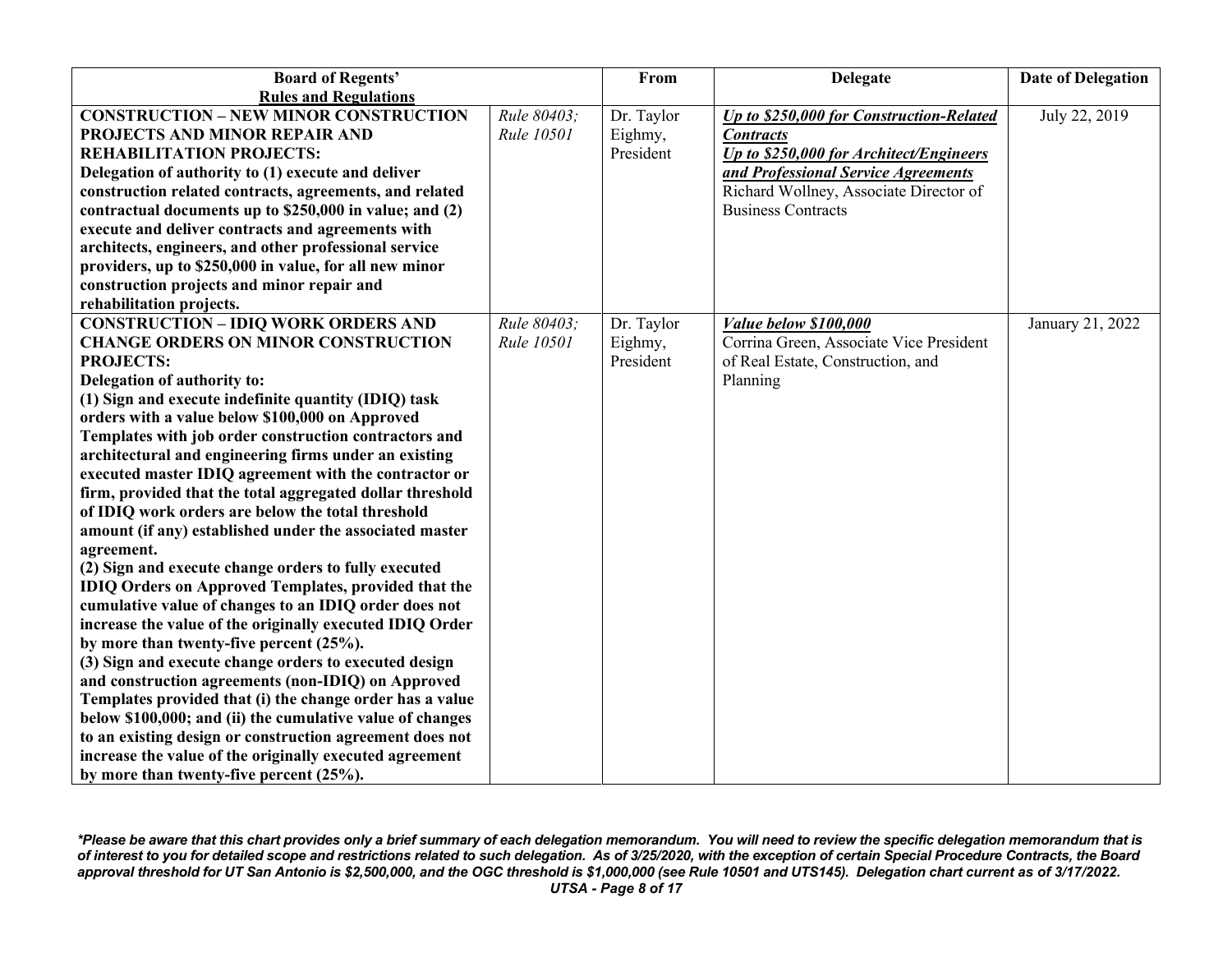| <b>Board of Regents'</b>                                  |                   | From       | <b>Delegate</b>                        | Date of Delegation |
|-----------------------------------------------------------|-------------------|------------|----------------------------------------|--------------------|
| <b>Rules and Regulations</b>                              |                   |            |                                        |                    |
| <b>CONSTRUCTION - IDIQ WORK ORDERS ON</b>                 | Rule 80403;       | Dr. Taylor | Paul Goodman, Associate Vice President | July 4, 2020       |
| <b>MINOR CONSTRUCTION PROJECTS:</b>                       | <b>Rule 10501</b> | Eighmy,    | for Facilities                         |                    |
| Delegation of authority to:                               |                   | President  |                                        |                    |
| (1) Sign and execute indefinite quantity (IDIQ) work      |                   |            |                                        |                    |
| orders on Approved Templates with job order               |                   |            |                                        |                    |
| construction contractors and architectural and            |                   |            |                                        |                    |
| engineering firms under an existing executed master       |                   |            |                                        |                    |
| IDIQ agreement with the contractor or firm up to a value  |                   |            |                                        |                    |
| of \$50,000, provided that the total aggregated dollar    |                   |            |                                        |                    |
| threshold of IDIQ work orders are below the total         |                   |            |                                        |                    |
| threshold amount (if any) established under the           |                   |            |                                        |                    |
| associated master agreement.                              |                   |            |                                        |                    |
| (2) Sign and execute change orders to fully executed      |                   |            |                                        |                    |
| IDIQ orders on Approved Templates, provided that the      |                   |            |                                        |                    |
| cumulative value of changes to an IDIQ order does not     |                   |            |                                        |                    |
| increase the value of the originally executed IDIQ Order  |                   |            |                                        |                    |
| by more than twenty-five percent $(25\%)$ .               |                   |            |                                        |                    |
| (3) Sign and execute change orders to executed design     |                   |            |                                        |                    |
| and construction agreements (non-IDIQ) up to a value of   |                   |            |                                        |                    |
| \$50,000 on Approved Templates provided that the          |                   |            |                                        |                    |
| cumulative value of changes to an existing design or      |                   |            |                                        |                    |
| construction agreement does not increase the value of the |                   |            |                                        |                    |
| originally executed agreement by more than twenty-five    |                   |            |                                        |                    |
| percent $(25%)$ .                                         |                   |            |                                        |                    |

*\*Please be aware that this chart provides only a brief summary of each delegation memorandum. You will need to review the specific delegation memorandum that is of interest to you for detailed scope and restrictions related to such delegation. As of 3/25/2020, with the exception of certain Special Procedure Contracts, the Board approval threshold for UT San Antonio is \$2,500,000, and the OGC threshold is \$1,000,000 (see Rule 10501 and UTS145). Delegation chart current as of 3/17/2022. UTSA - Page 9 of 17*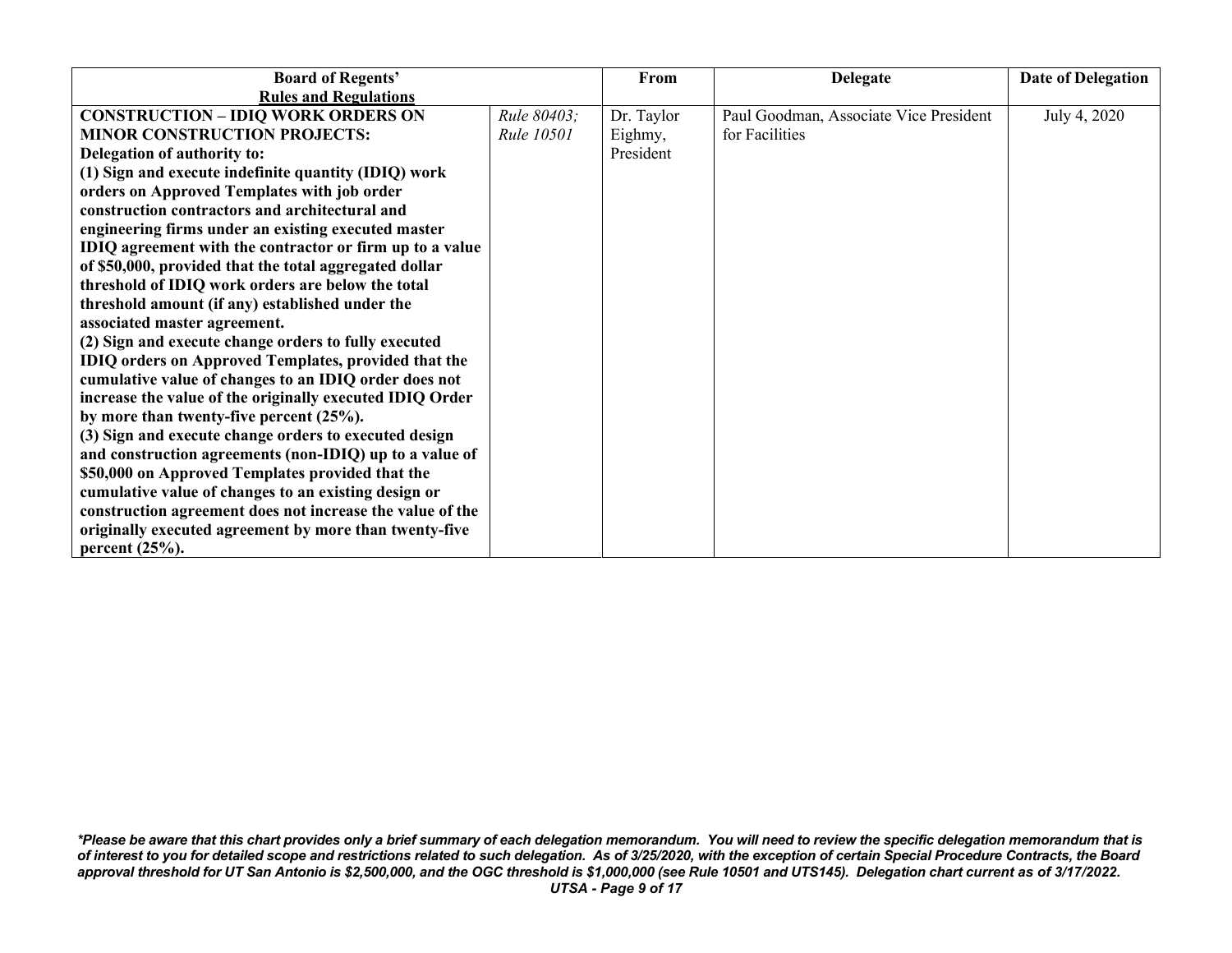| <b>Board of Regents'</b>                                   |            | From       | <b>Delegate</b>                          | <b>Date of Delegation</b> |
|------------------------------------------------------------|------------|------------|------------------------------------------|---------------------------|
| <b>Rules and Regulations</b>                               |            |            |                                          |                           |
| <b>IDIQ TASK ORDERS FOR REAL ESTATE</b>                    | Rule 10501 | Dr. Taylor | Value below \$100,000                    | January 21, 2022          |
| <b>SERVICES:</b>                                           |            | Eighmy,    | Corrina Green, Associate Vice President  |                           |
| Delegation of authority to take the following contractual  |            | President  | of Real Estate, Construction, and        |                           |
| actions to secure real estate related services under an    |            |            | Planning                                 |                           |
| existing executed indefinite quantity master real estate   |            |            |                                          |                           |
| service agreement ("Master IDIQ Agreements"):              |            |            |                                          |                           |
| (1) Sign and execute task orders with a value below        |            |            |                                          |                           |
| \$100,000 on Approved Templates with real estate service   |            |            |                                          |                           |
| providers under an existing executed Master IDIQ           |            |            |                                          |                           |
| Agreement with such firms, provided that (i) the Task      |            |            |                                          |                           |
| Order receives prior approval from the Purchasing          |            |            |                                          |                           |
| Office; and (ii) the total aggregated dollar threshold of  |            |            |                                          |                           |
| Task Orders issued under each agreement are below the      |            |            |                                          |                           |
| total threshold amount (if any) established under the      |            |            |                                          |                           |
| associated Master IDIQ Agreement. "Approved                |            |            |                                          |                           |
| Templates" means those contract templates approved by      |            |            |                                          |                           |
| UT System Office of General Counsel or UTSA's              |            |            |                                          |                           |
| <b>Business Contracts Office.</b>                          |            |            |                                          |                           |
| (2) Delegation specifically does not extend to real estate |            |            |                                          |                           |
| sales or lease transactions.                               |            |            |                                          |                           |
| <b>PURCHASE ORDERS:</b>                                    | Rule 10501 | Dr. Taylor | Director of Purchasing                   | July 1, 2018              |
| Delegation of authority to approve and deliver purchase    |            | Eighmy,    |                                          |                           |
| orders for the routine purchase of equipment, supplies,    |            | President  |                                          |                           |
| goods and services.                                        |            |            |                                          |                           |
| <b>PURCHASE ORDERS:</b>                                    | Rule 10501 | Dr. Taylor | Associate Director of Purchasing         | October 1, 2018           |
| Delegation of authority to approve and deliver purchase    |            | Eighmy,    |                                          |                           |
| orders for the purchase of equipment, supplies, goods      |            | President  |                                          |                           |
| and services.                                              |            |            |                                          |                           |
| <b>PURCHASE ORDERS:</b>                                    | Rule 10501 | Dr. Taylor | Up to \$150,000                          | June 1, 2016              |
| Delegation of authority to execute and deliver purchase    |            | Eighmy,    | Senior Procurement Specialists reporting | (cont.                    |
| orders up to an amount set by the primary procurement      |            | President  | within the Purchasing Office             | September 1, 2017)        |
| officer, but not to exceed \$150,000, for the purchase of  |            |            |                                          |                           |
| equipment, supplies, goods, and services.                  |            |            |                                          |                           |
| <b>PURCHASE ORDERS:</b>                                    | Rule 10501 | Dr. Taylor | <b>Not to exceed \$100,000</b>           | October 15, 2012          |
| Delegation of authority to approve and deliver purchase    |            | Eighmy,    | <b>Purchasing Office Buyers</b>          | (cont.                    |
| orders up to an amount set by the primary procurement      |            | President  | (Reports to the primary procurement      | September 1, 2017)        |
| officer, but not to exceed \$100,000, for the purchase of  |            |            | officer)                                 |                           |
| equipment, supplies, goods and services.                   |            |            |                                          |                           |

*\*Please be aware that this chart provides only a brief summary of each delegation memorandum. You will need to review the specific delegation memorandum that is of interest to you for detailed scope and restrictions related to such delegation. As of 3/25/2020, with the exception of certain Special Procedure Contracts, the Board approval threshold for UT San Antonio is \$2,500,000, and the OGC threshold is \$1,000,000 (see Rule 10501 and UTS145). Delegation chart current as of 3/17/2022. UTSA - Page 10 of 17*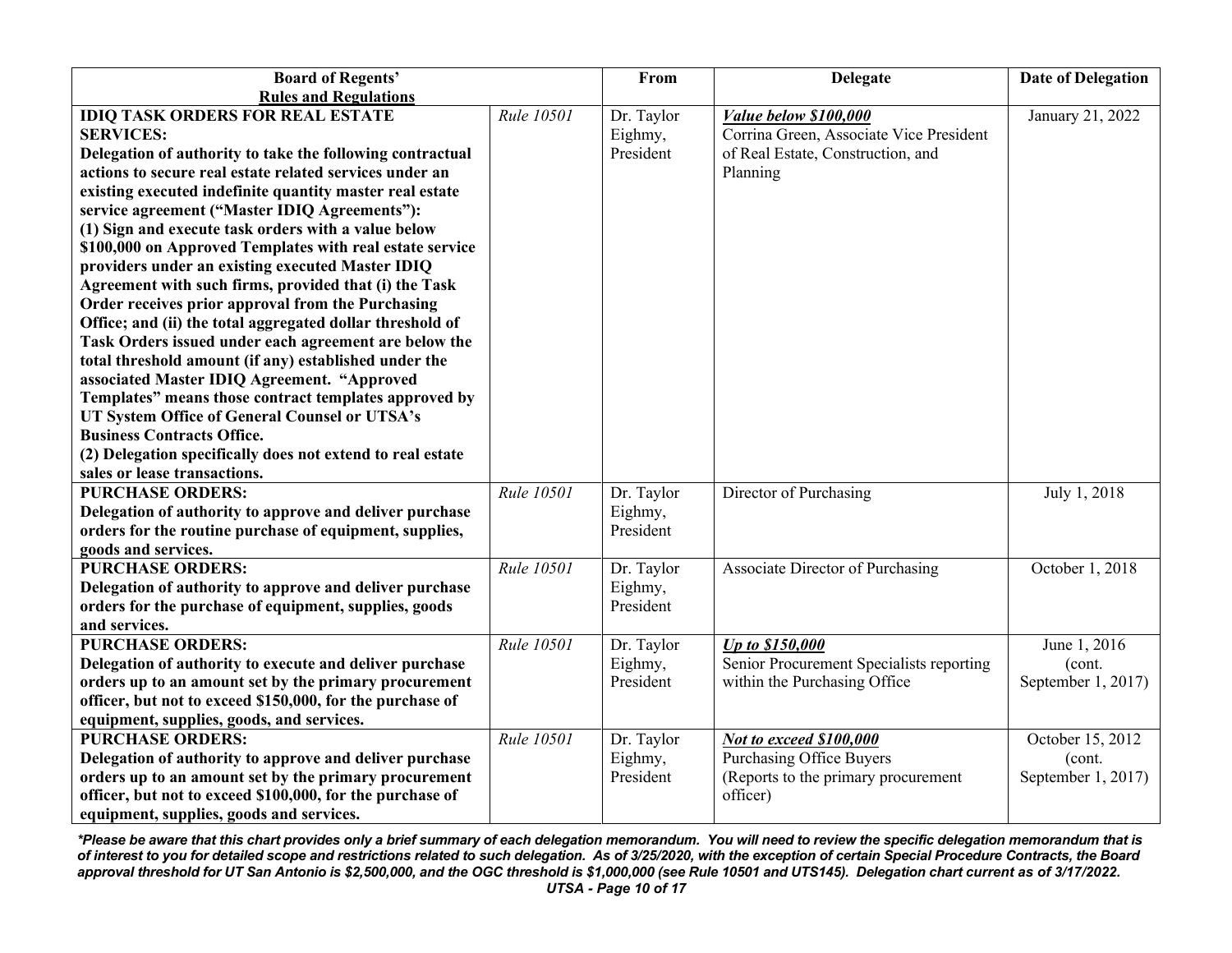| <b>Board of Regents'</b>                                  |            | From       | <b>Delegate</b>                        | <b>Date of Delegation</b> |
|-----------------------------------------------------------|------------|------------|----------------------------------------|---------------------------|
| <b>Rules and Regulations</b>                              |            |            |                                        |                           |
| <b>CONTRACTS:</b>                                         | Rule 10501 | Dr. Taylor | Senior Vice President for Business     | June 1, 2019              |
| Delegation of authority to execute and deliver contracts  |            | Eighmy,    | Affairs                                |                           |
| of any kind or nature, including contracts for the        |            | President  |                                        |                           |
| purchase of equipment, supplies, goods, and services.     |            |            |                                        |                           |
| <b>CONTRACTS:</b>                                         | Rule 10501 | Dr. Taylor | Up to \$500,000                        | July 22, 2019             |
| Delegation of authority to execute and deliver contracts  |            | Eighmy,    | Director of Business Contracts         |                           |
| of any kind or nature up to \$500,000 in value, including |            | President  |                                        |                           |
| contracts for the purchase of equipment, supplies, goods, |            |            |                                        |                           |
| and services.                                             |            |            |                                        |                           |
| <b>CONTRACTS:</b>                                         | Rule 10501 | Dr. Taylor | Up to \$250,000                        | July 22, 2019             |
| Delegation of authority to execute and deliver contracts  |            | Eighmy,    | Richard Wollney, Associate Director of |                           |
| of any kind or nature up to \$250,000 in value, including |            | President  | <b>Business Contracts</b>              |                           |
| contracts for the purchase of equipment, supplies, goods, |            |            |                                        |                           |
| and services.                                             |            |            |                                        |                           |
| <b>CONTRACTS, PROPOSALS, AND OTHER BINDING</b>            | Rule 10501 | Dr. Taylor | Director for Post Award                | August 1, 2020            |
| <b>DOCUMENTS FOR SPONSORED RESEARCH AND</b>               |            | Eighmy,    |                                        |                           |
| <b>SPONSORED PROGRAMS:</b>                                |            | President  |                                        |                           |
| Delegation of authority to execute and deliver proposals, |            |            |                                        |                           |
| grants, contracts, and other binding documents for        |            |            |                                        |                           |
| sponsored research and sponsored programs that are on     |            |            |                                        |                           |
| standard form, without substantive changes to the terms   |            |            |                                        |                           |
| and conditions and approved by the Contracts and          |            |            |                                        |                           |
| <b>Industry Agreements Office (or successor office).</b>  |            |            |                                        |                           |
| <b>CONTRACTS, PROPOSALS, AND OTHER BINDING</b>            | Rule 10501 | Dr. Taylor | Silvia Cano, Director of Financial     | May 15, 2020              |
| DOCUMENTS FOR SPONSORED RESEARCH AND                      |            | Eighmy,    | Operations, Institute for Economic     |                           |
| <b>SPONSORED PROGRAMS - INSTITUTE FOR</b>                 |            | President  | Development (IED)                      |                           |
| <b>ECONOMIC DEVELOPMENT (IED):</b>                        |            |            |                                        |                           |
| Delegation of authority to execute and deliver proposals, |            |            |                                        |                           |
| grants, contracts, and other binding documents for        |            |            |                                        |                           |
| sponsored research and sponsored programs for the         |            |            |                                        |                           |
| Institute of Economic Development (IED) that are on       |            |            |                                        |                           |
| standard form, without substantive changes to the terms   |            |            |                                        |                           |
| and conditions and approved by the Contracts and          |            |            |                                        |                           |
| Industry Agreements Office (or successor office).         |            |            |                                        |                           |

*\*Please be aware that this chart provides only a brief summary of each delegation memorandum. You will need to review the specific delegation memorandum that is of interest to you for detailed scope and restrictions related to such delegation. As of 3/25/2020, with the exception of certain Special Procedure Contracts, the Board approval threshold for UT San Antonio is \$2,500,000, and the OGC threshold is \$1,000,000 (see Rule 10501 and UTS145). Delegation chart current as of 3/17/2022. UTSA - Page 11 of 17*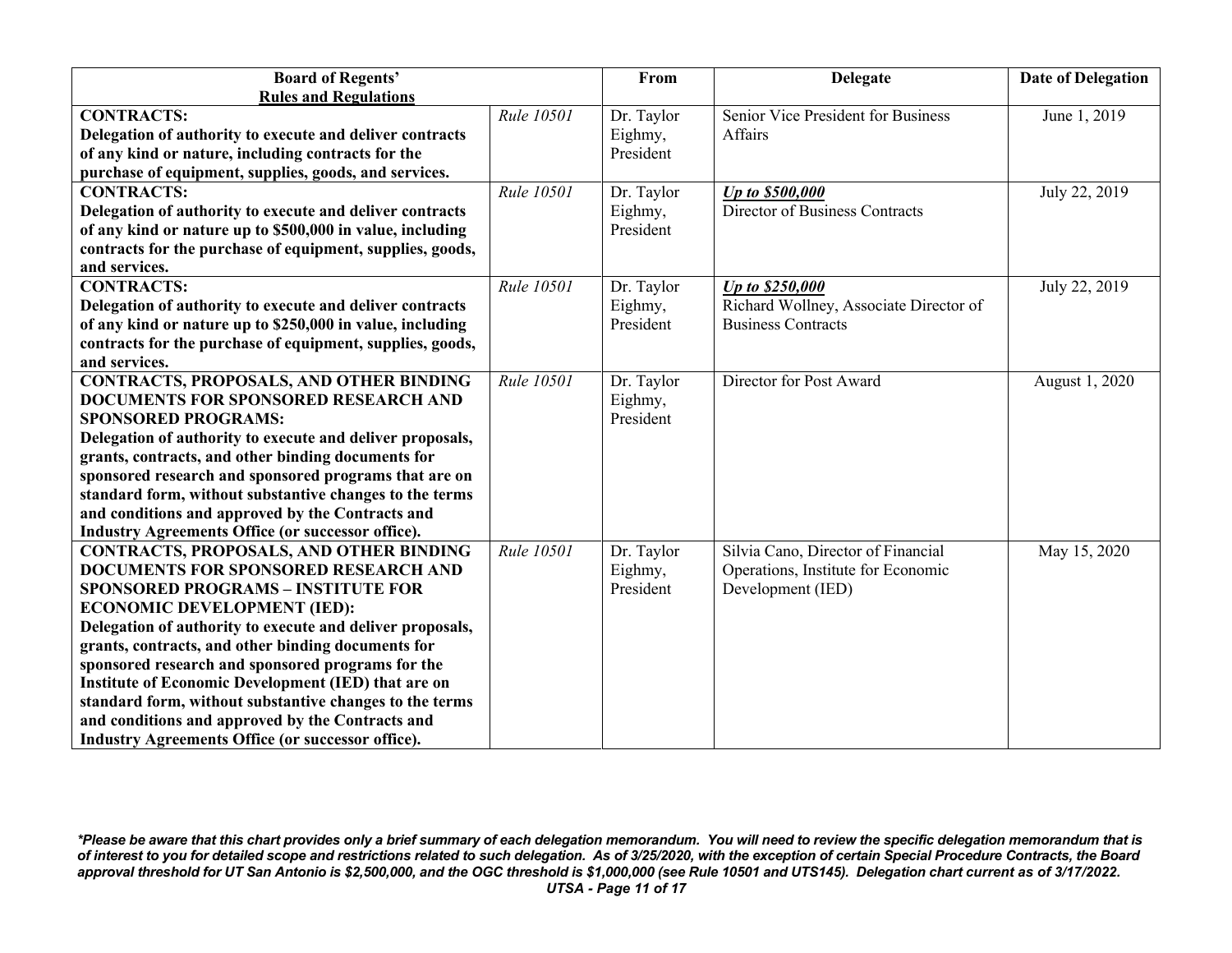| <b>Board of Regents'</b>                                   |            | From       | <b>Delegate</b>                          | <b>Date of Delegation</b> |
|------------------------------------------------------------|------------|------------|------------------------------------------|---------------------------|
| <b>Rules and Regulations</b>                               |            |            |                                          |                           |
| <b>CONTRACTS, AGREEMENTS, AND OTHER</b>                    | Rule 10501 | Dr. Taylor | Michelle Stevenson, Associate Vice       | May 15, 2020              |
| <b>BINDING DOCUMENTS FOR SPONSORED</b>                     |            | Eighmy,    | President for Research Integrity         |                           |
| <b>RESEARCH AND SPONSORED PROGRAMS:</b>                    |            | President  |                                          |                           |
| Delegation of authority to execute and deliver contracts,  |            |            |                                          |                           |
| agreements, and other binding documents necessary for      |            |            |                                          |                           |
| the transfer of research data or information to be used in |            |            |                                          |                           |
| research or sponsored programs (restricted data).          |            |            |                                          |                           |
| <b>CONTRACTS, PROPOSALS AND OTHER BINDING</b>              | Rule 10501 | Dr. Taylor | Sandra D. Garcia, Associate Vice         | February 20, 2020         |
| DOCUMENTS FOR SPONSORED RESEARCH AND                       |            | Eighmy,    | President for Sponsored Project          |                           |
| <b>SPONSORED PROGRAMS:</b>                                 |            | President  | Administration                           |                           |
| Delegation of authority to execute and deliver contracts,  |            |            |                                          |                           |
| grants, proposals, and other binding documents that are    |            |            |                                          |                           |
| related and necessary for sponsored research and           |            |            |                                          |                           |
| sponsored programs; or efforts to develop, explore, or     |            |            |                                          |                           |
| create sponsored project opportunities, or build the       |            |            |                                          |                           |
| research enterprise on behalf of the Board.                |            |            |                                          |                           |
| <b>CONTRACTS, PROPOSALS AND OTHER BINDING</b>              | Rule 10501 | Dr. Taylor | Directors for Research Service Centers   | February 20, 2020         |
| DOCUMENTS FOR SPONSORED RESEARCH AND                       |            | Eighmy,    |                                          |                           |
| <b>SPONSORED PROGRAMS:</b>                                 |            | President  |                                          |                           |
| Delegation of authority to execute and deliver proposals,  |            |            |                                          |                           |
| grants, contracts, and other binding documents for         |            |            |                                          |                           |
| sponsored research and sponsored programs that are on      |            |            |                                          |                           |
| standard form, without substantive changes to the terms    |            |            |                                          |                           |
| and conditions and approved by the Contracts and           |            |            |                                          |                           |
| Industry Agreements Office (or successor office).          |            |            |                                          |                           |
| <b>CONTRACTS AND AGREEMENTS FOR</b>                        | Rule 10501 | Dr. Taylor | Jessica C. Fernandez, Senior Director of | February 20, 2020         |
| SPONSORED RESEARCH AND SPONSORED                           |            | Eighmy,    | Contracts and Agreements for Sponsored   |                           |
| <b>PROGRAMS:</b>                                           |            | President  | Research and Sponsored Programs          |                           |
| Delegation of authority to execute and deliver contracts   |            |            |                                          |                           |
| and other agreements for sponsored research and            |            |            |                                          |                           |
| sponsored programs on (a) standard form, (b) non-          |            |            |                                          |                           |
| standard forms with a value not to exceed \$100,000, and   |            |            |                                          |                           |
| (c) other non-financial agreements that develop, explore,  |            |            |                                          |                           |
| or create sponsored project opportunities, or build the    |            |            |                                          |                           |
| research enterprise on behalf of the Board.                |            |            |                                          |                           |

*\*Please be aware that this chart provides only a brief summary of each delegation memorandum. You will need to review the specific delegation memorandum that is of interest to you for detailed scope and restrictions related to such delegation. As of 3/25/2020, with the exception of certain Special Procedure Contracts, the Board approval threshold for UT San Antonio is \$2,500,000, and the OGC threshold is \$1,000,000 (see Rule 10501 and UTS145). Delegation chart current as of 3/17/2022. UTSA - Page 12 of 17*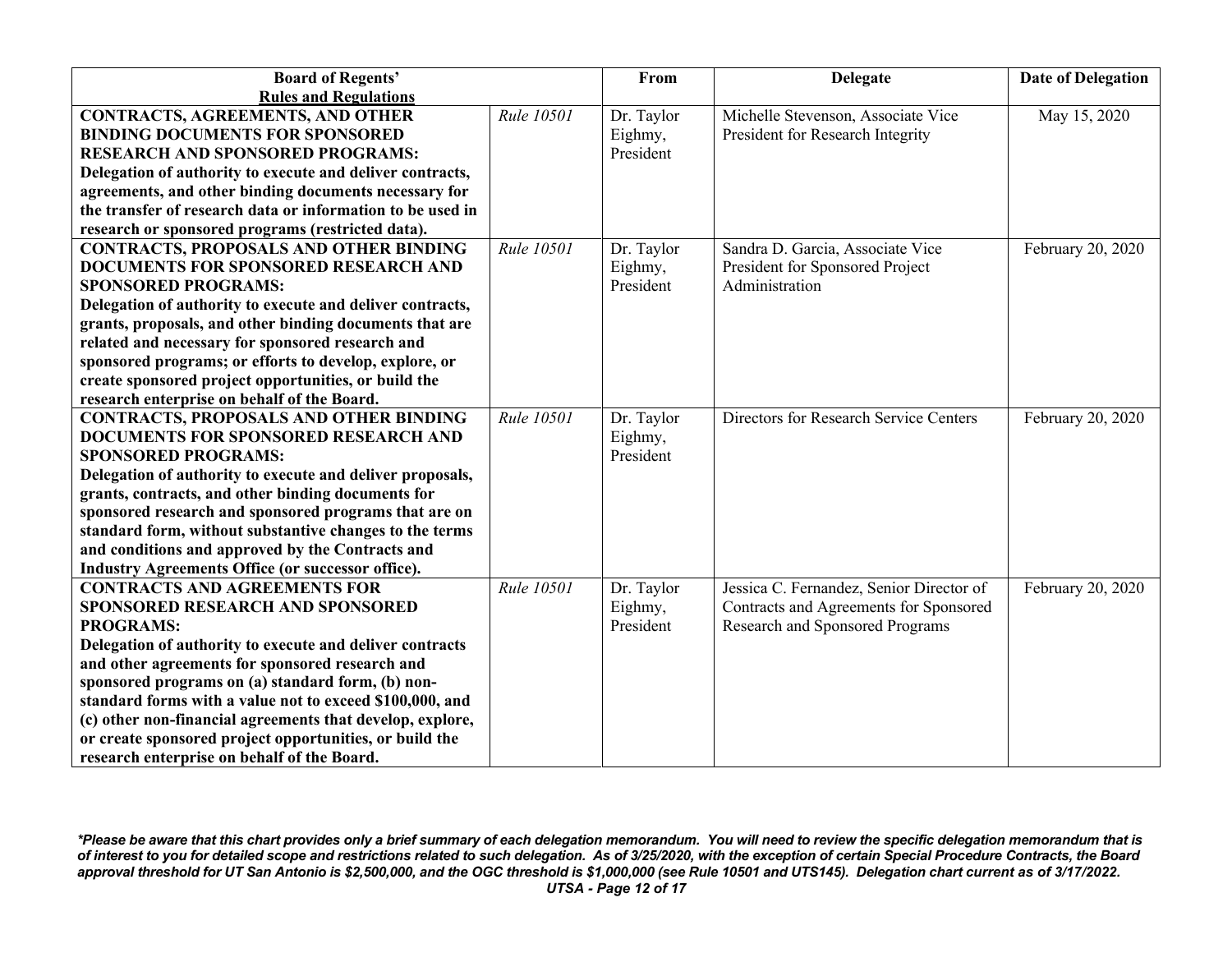| <b>Board of Regents'</b>                                   |             | From       | <b>Delegate</b>                         | <b>Date of Delegation</b> |
|------------------------------------------------------------|-------------|------------|-----------------------------------------|---------------------------|
| <b>Rules and Regulations</b>                               |             |            |                                         |                           |
| <b>BUSINESS CONTRACTS FUNDED BY SPONSORED</b>              | Rule 10501  | Dr. Taylor | Less than \$15,000                      | August 1, 2020            |
| <b>RESEARCH ACCOUNTS:</b>                                  |             | Eighmy,    | Director for Post Award                 |                           |
| Delegation of authority to execute and deliver business    |             | President  |                                         |                           |
| contracts on Approved Templates without substantive        |             |            |                                         |                           |
| change to terms and conditions, which are funded by        |             |            |                                         |                           |
| sponsored research accounts, and which are in an           |             |            |                                         |                           |
| amount less than \$15,000.                                 |             |            |                                         |                           |
| <b>BUSINESS CONTRACTS FUNDED BY SPONSORED</b>              | Rule 10501  | Dr. Taylor | Less than \$15,000                      | May 15, 2020              |
| <b>RESEARCH ACCOUNTS:</b>                                  |             | Eighmy,    | Silvia Cano, Director of Financial      |                           |
| Delegation of authority to execute and deliver business    |             | President  | Operations, Institute for Economic      |                           |
| contracts on Approved Templates without substantive        |             |            | Development (IED)                       |                           |
| change to terms and conditions, which are funded by        |             |            |                                         |                           |
| sponsored research accounts, and which are in an           |             |            |                                         |                           |
| amount less than \$15,000.                                 |             |            |                                         |                           |
| <b>BUSINESS CONTRACTS FUNDED BY SPONSORED</b>              | Rule 10501  | Dr. Taylor | Less than \$15,000                      | February 20. 2020         |
| <b>RESEARCH ACCOUNTS - RESEARCH SERVICE</b>                |             | Eighmy,    | Directors, Research Service Centers     |                           |
| <b>CENTERS:</b>                                            |             | President  |                                         |                           |
| Delegation of authority to execute and deliver business    |             |            |                                         |                           |
| contracts on Approved Forms without substantive            |             |            |                                         |                           |
| change to terms and conditions, which are funded by        |             |            |                                         |                           |
| sponsored research accounts, and which are in an           |             |            |                                         |                           |
| amount less than \$15,000.                                 |             |            |                                         |                           |
| <b>AGREEMENTS THAT GRANT AN INTEREST IN</b>                | Rule 10501: | Dr. Taylor | Dr. Bernard Arulanandam, Vice President | February 20, 2020         |
| <b>INTELLECTUAL PROPERTY:</b>                              | Rule 90101  | Eighmy,    | for Research, Economic Development,     |                           |
| Delegation of authority to execute and deliver agreements  |             | President  | and Knowledge Enterprise                |                           |
| granting an interest in intellectual property on behalf of |             |            |                                         |                           |
| the Board. Delegation also covers typical option and       |             |            |                                         |                           |
| license agreements and other agreements necessary for      |             |            |                                         |                           |
| the development, commercialization, use, or protection of  |             |            |                                         |                           |
| intellectual property.                                     |             |            |                                         |                           |

*\*Please be aware that this chart provides only a brief summary of each delegation memorandum. You will need to review the specific delegation memorandum that is of interest to you for detailed scope and restrictions related to such delegation. As of 3/25/2020, with the exception of certain Special Procedure Contracts, the Board approval threshold for UT San Antonio is \$2,500,000, and the OGC threshold is \$1,000,000 (see Rule 10501 and UTS145). Delegation chart current as of 3/17/2022. UTSA - Page 13 of 17*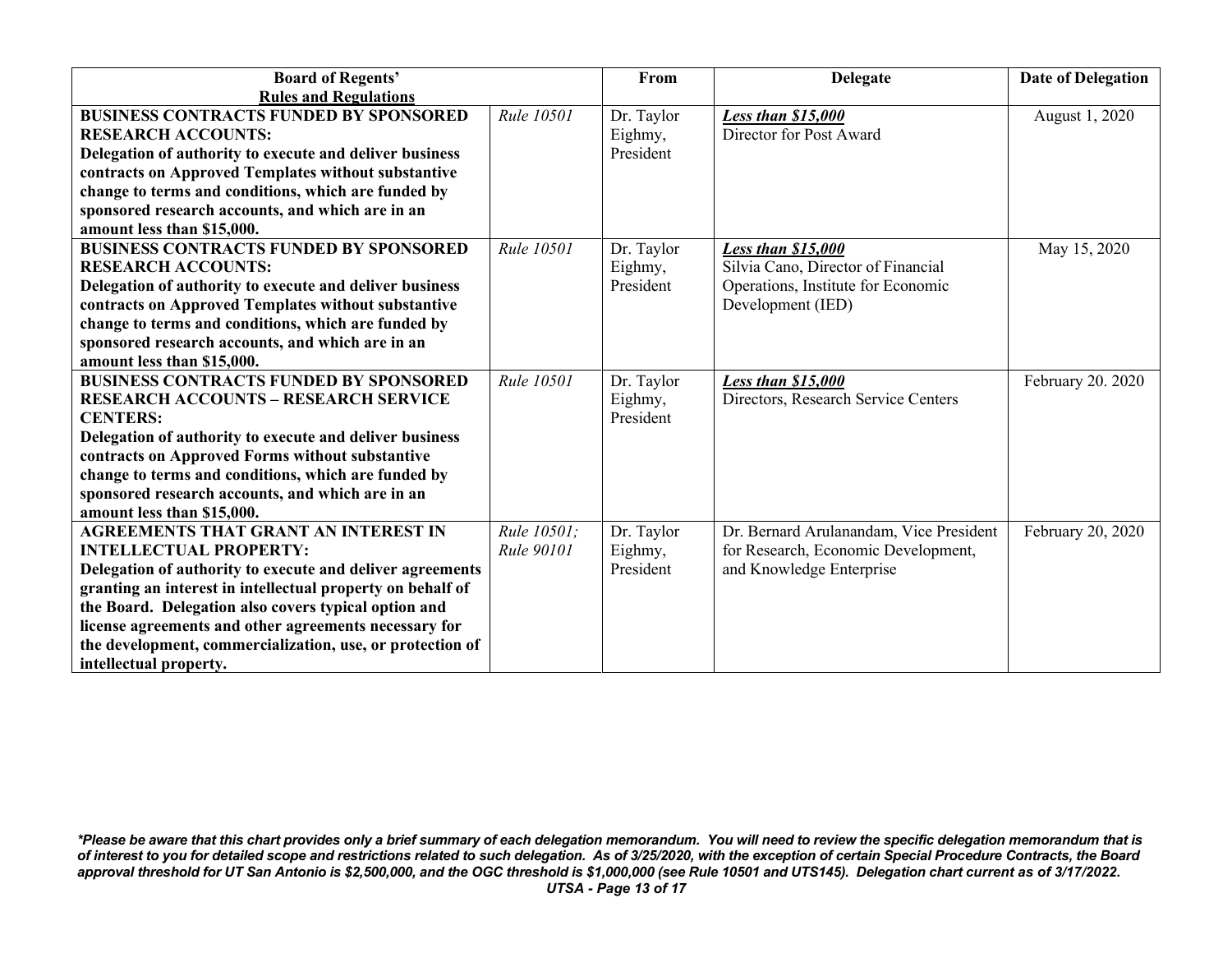| <b>Board of Regents'</b>                                       |            | From       | <b>Delegate</b>                        | <b>Date of Delegation</b> |
|----------------------------------------------------------------|------------|------------|----------------------------------------|---------------------------|
| <b>Rules and Regulations</b>                                   |            |            |                                        |                           |
| <b>CERTAIN ACADEMIC AND EDUCATIONAL</b>                        | Rule 10501 | Dr. Taylor | Provost and Senior Vice President for  | June 1, 2019              |
| <b>AGREEMENTS:</b>                                             |            | Eighmy,    | Academic Affairs                       |                           |
| Delegation of authority to execute and deliver the below       |            | President  |                                        |                           |
| academic and educational agreements, provided that any         |            |            |                                        |                           |
| agreements involving the possible waiver of student or         |            |            |                                        |                           |
| course fees must first be coordinated through the senior       |            |            |                                        |                           |
| Vice President for Business Affairs or her/his delegate:       |            |            |                                        |                           |
| (1) Academic Affiliation Agreements and Academic               |            |            |                                        |                           |
| <b>Program Agreements;</b>                                     |            |            |                                        |                           |
| (2) Academic Agreements of Cooperation;                        |            |            |                                        |                           |
| (3) Academic Articulation Agreements;                          |            |            |                                        |                           |
| (4) Academic Joint Degree Program Agreements and               |            |            |                                        |                           |
| <b>Academic Dual Degree Program Agreements;</b>                |            |            |                                        |                           |
| (5) Accelerated Acceptance Agreements and Facilitated          |            |            |                                        |                           |
| <b>Transfer Program Agreements.</b>                            |            |            |                                        |                           |
| <b>EDUCATIONAL EXPERIENCE AGREEMENTS -</b>                     | Rule 10501 | Dr. Taylor | Senior International Officer           | November 9, 2012          |
| <b>AFFILIATION AGREEMENTS, PROGRAM</b>                         |            | Eighmy,    |                                        | (cont.                    |
| <b>AGREEMENTS, AND AGREEMENTS OF</b>                           |            | President  |                                        | September 1, 2017)        |
| <b>COOPERATION WITH FOREIGN ENTITIES:</b>                      |            |            |                                        |                           |
| Delegation of authority to execute and deliver: 1)             |            |            |                                        |                           |
| academic affiliation agreements with foreign entities; 2)      |            |            |                                        |                           |
| program agreements with foreign entities; and 3)               |            |            |                                        |                           |
| agreements of cooperation with foreign entities.               |            |            |                                        |                           |
| <b>CONTRACTS FOR CERTAIN LIBRARY</b>                           | Rule 10501 | Dr. Taylor | Dean of Libraries                      | November 9, 2012          |
| <b>MATERIALS:</b>                                              |            | Eighmy,    |                                        | (cont.                    |
| Delegation of authority to execute and deliver contracts       |            | President  |                                        | September 1, 2017)        |
| for the purchase or license of library books, library          |            |            |                                        |                           |
| subscriptions, and other related library material.             |            |            |                                        |                           |
| STANDARD ENTERTAINER AGREEMENTS:                               | Rule 10501 | Dr. Taylor | <b>Up to \$10,000</b>                  | October 1, 2017           |
| Delegation of authority to execute and deliver entertainer     |            | Eighmy,    | Barry McKinney, Associate Dean of      |                           |
| agreements on the standard form approved by the                |            | President  | Students and Director of Student       |                           |
| Business Contracts Office without substantive change to        |            |            | <b>Activities</b>                      |                           |
| terms and conditions, up to \$10,000.                          |            |            |                                        |                           |
| STANDARD ENTERTAINER AGREEMENTS:                               | Rule 10501 | Dr. Taylor | <b>Up to \$10,000</b>                  | October 1, 2017           |
| Delegation of authority to execute and deliver entertainer     |            | Eighmy,    | Herb Ganey, Director of the University |                           |
| agreements on the standard form approved by the                |            | President  | Center                                 |                           |
| <b>Business Contracts Office without substantive change to</b> |            |            |                                        |                           |
| terms and conditions, up to \$10,000.                          |            |            |                                        |                           |

*\*Please be aware that this chart provides only a brief summary of each delegation memorandum. You will need to review the specific delegation memorandum that is of interest to you for detailed scope and restrictions related to such delegation. As of 3/25/2020, with the exception of certain Special Procedure Contracts, the Board approval threshold for UT San Antonio is \$2,500,000, and the OGC threshold is \$1,000,000 (see Rule 10501 and UTS145). Delegation chart current as of 3/17/2022. UTSA - Page 14 of 17*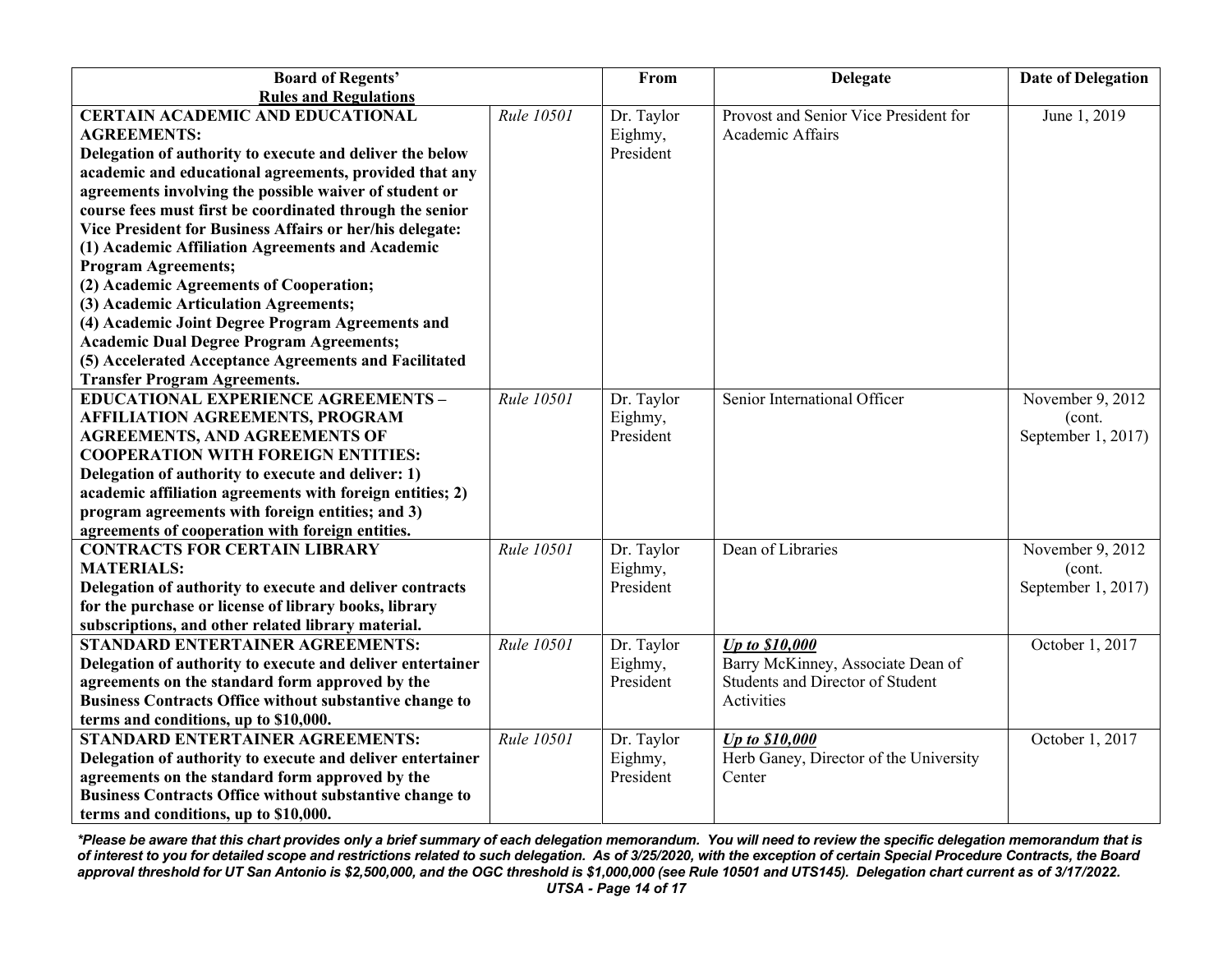| <b>Board of Regents'</b>                                 |                  | From       | <b>Delegate</b>                          | <b>Date of Delegation</b> |
|----------------------------------------------------------|------------------|------------|------------------------------------------|---------------------------|
| <b>Rules and Regulations</b>                             |                  |            |                                          |                           |
| <b>HOTEL AGREEMENTS - INTERCOLLEGIATE</b>                | Rule 10501       | Dr. Taylor | Less than \$15,000                       | August 1, 2019            |
| <b>AWAY GAMES:</b>                                       |                  | Eighmy,    | Michael Bazemore, Executive Senior       |                           |
| Delegation of authority to execute and deliver hotel     |                  | President  | <b>Associate Director of Athletics</b>   |                           |
| agreements required for intercollegiate athletic team    |                  |            |                                          |                           |
| programs to play away games in an amount less than       |                  |            |                                          |                           |
| \$15,000 executed in a manner consistent with training   |                  |            |                                          |                           |
| provided by the Business Contracts Office.               |                  |            |                                          |                           |
| <b>STANDARD ATHLETIC HOME GAME</b>                       | Rule 10501       | Dr. Taylor | Up to $$100,000$ in value                | January 21, 2022          |
| <b>AGREEMENTS:</b>                                       |                  | Eighmy,    | Lisa Campos, Vice President of           |                           |
| Delegation of authority to execute and deliver athletic  |                  | President  | Intercollegiate Athletics and Athletic   |                           |
| game agreements for home game contests that are on       |                  |            | Director                                 |                           |
| standard form approved by the Business Contracts         |                  |            |                                          |                           |
| Office without substantive change to terms and           |                  |            |                                          |                           |
| conditions, in an amount up to \$100,000 in value.       |                  |            |                                          |                           |
| <b>APPROVE USE OF FACILITIES FOR JOINT</b>               | Rule 80105       | Dr. Taylor | Senior Vice Provost and Dean of Students | June 1, 2019              |
| <b>SPONSORSHIPS:</b>                                     |                  | Eighmy,    |                                          |                           |
| Delegation of authority to approve the use of University |                  | President  |                                          |                           |
| facilities by outside groups.                            |                  |            |                                          |                           |
| <b>NEPOTISM DISCLOSURE STATEMENTS:</b>                   | <b>Section</b>   | Dr. Taylor | Provost and Vice President for Academic  | May 1, 2016               |
| Delegation of authority to review and provide written    | 2262.004.        | Eighmy,    | Affairs                                  | (cont.                    |
| acknowledgement of Nepotism Disclosure Statements for    | Texas Govt.      | President  |                                          | September 1, 2017)        |
| <b>Purchasing Personnel.</b>                             | Code; UT         |            |                                          |                           |
|                                                          | System OGC       |            |                                          |                           |
|                                                          | Bulletin 2012-   |            |                                          |                           |
|                                                          |                  |            |                                          |                           |
| DIR ACCESSIBILITY RULES EXCEPTIONS:                      | <b>UTS150</b> ;  | Dr. Taylor | Vice President for Information           | March 27, 2019            |
| Delegation of authority to 1) make the final decision    | Texas Admin.     | Eighmy,    | Management and Technology                |                           |
| regarding whether the significant difficulty or expense  | Code             | President  |                                          |                           |
| exception to the DIR Accessibility Rules applies to an   | $213.37(4)$ ; UT |            |                                          |                           |
| EIR procured by or developed by the University, and 2)   | System OGC       |            |                                          |                           |
| approve the written documentation supporting the         | <b>Bulletins</b> |            |                                          |                           |
| exception.                                               | $2006 - 1$ and   |            |                                          |                           |
|                                                          | 2009-1           |            |                                          |                           |
| <b>FOREIGN TRAVEL:</b>                                   | Section          | Dr. Taylor | Provost and Vice President for Academic  | November 9, 2012          |
| Delegation of authority to approve foreign travel to be  | 660.024          | Eighmy,    | Affairs                                  | (cont.                    |
| funded by institutional accounts.                        | Texas Govt.      | President  |                                          | September 1, 2017)        |
|                                                          | Code             |            |                                          |                           |

*\*Please be aware that this chart provides only a brief summary of each delegation memorandum. You will need to review the specific delegation memorandum that is of interest to you for detailed scope and restrictions related to such delegation. As of 3/25/2020, with the exception of certain Special Procedure Contracts, the Board approval threshold for UT San Antonio is \$2,500,000, and the OGC threshold is \$1,000,000 (see Rule 10501 and UTS145). Delegation chart current as of 3/17/2022. UTSA - Page 15 of 17*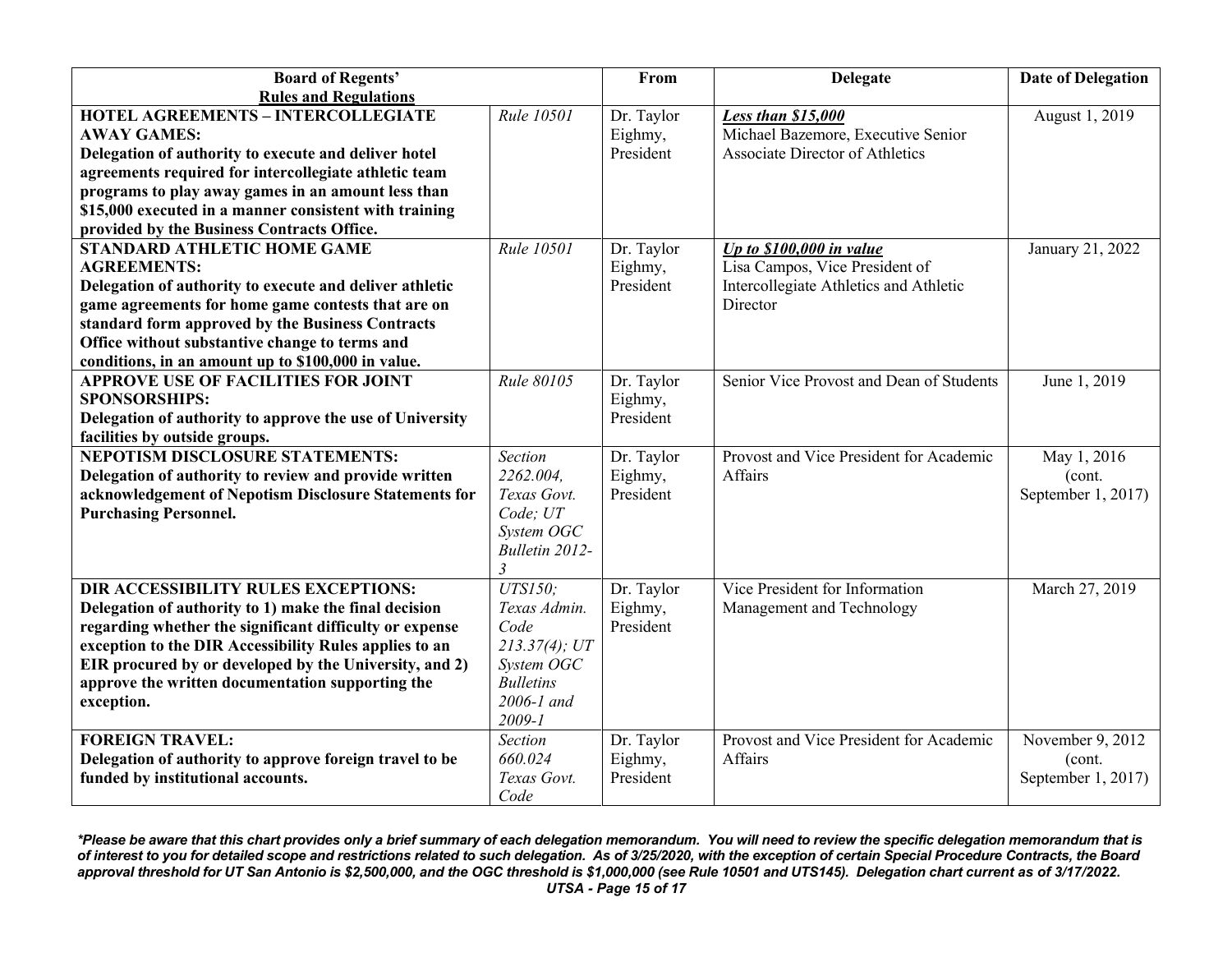| <b>Board of Regents'</b>                                                                                                                                                                                                                                                                                                                                                                                                                                                                                                                                                                                                                                                                                   |                                                                                               | From                                                                                     | <b>Delegate</b>                                                             | <b>Date of Delegation</b>                        |
|------------------------------------------------------------------------------------------------------------------------------------------------------------------------------------------------------------------------------------------------------------------------------------------------------------------------------------------------------------------------------------------------------------------------------------------------------------------------------------------------------------------------------------------------------------------------------------------------------------------------------------------------------------------------------------------------------------|-----------------------------------------------------------------------------------------------|------------------------------------------------------------------------------------------|-----------------------------------------------------------------------------|--------------------------------------------------|
| <b>Rules and Regulations</b>                                                                                                                                                                                                                                                                                                                                                                                                                                                                                                                                                                                                                                                                               |                                                                                               |                                                                                          |                                                                             |                                                  |
| <b>FOREIGN TRAVEL:</b><br>Delegation of authority to approve foreign travel to be<br>funded by institutional accounts.                                                                                                                                                                                                                                                                                                                                                                                                                                                                                                                                                                                     | <b>Section</b><br>660.024<br>Texas Govt.<br>Code                                              | Dr. Taylor<br>Eighmy,<br>President                                                       | Senior International Officer                                                | November 9, 2012<br>(cont.<br>September 1, 2017) |
|                                                                                                                                                                                                                                                                                                                                                                                                                                                                                                                                                                                                                                                                                                            |                                                                                               |                                                                                          |                                                                             |                                                  |
|                                                                                                                                                                                                                                                                                                                                                                                                                                                                                                                                                                                                                                                                                                            |                                                                                               |                                                                                          |                                                                             |                                                  |
|                                                                                                                                                                                                                                                                                                                                                                                                                                                                                                                                                                                                                                                                                                            |                                                                                               |                                                                                          | DELEGATIONS OF AUTHORITY FROM THE UNIVERSITY OF TEXAS SYSTEM ADMINISTRATION |                                                  |
|                                                                                                                                                                                                                                                                                                                                                                                                                                                                                                                                                                                                                                                                                                            |                                                                                               | TO THE UNIVERSITY OF TEXAS AT SAN ANTONIO                                                |                                                                             |                                                  |
| <b>HOLIDAY SCHEDULE:</b><br>Delegation of authority to approve annually the holiday<br>schedule for the respective institutions.                                                                                                                                                                                                                                                                                                                                                                                                                                                                                                                                                                           | Rule 30201,<br>Section 1                                                                      | Jonathan<br>Pruitt,<br>Executive<br>Vice<br>Chancellor for<br><b>Business</b><br>Affairs | Presidents, The University of Texas                                         | September 1, 2010<br>(cont.<br>March 1, 2022)    |
| <b>LANDLORD'S OR LICENSOR'S CONSENT TO</b><br><b>MODIFICATION OF EXISTING</b>                                                                                                                                                                                                                                                                                                                                                                                                                                                                                                                                                                                                                              | Rule 70301,<br>Section 4.3;                                                                   | Jonathan                                                                                 | Chief Business Officer, U. T. San                                           | September 15, 2020                               |
| TELECOMMUNICATIONS EQUIPMENT NOT<br><b>INVOLVING THE ADDITION OF EQUIPMENT:</b><br>Delegation of authority to execute and deliver Landlord's or<br><b>Licensor's Consent to Modification of Existing</b><br>Telecommunications Equipment. Delegate shall use without<br>material change the template letter, in conformity with the<br>instructions attached thereto, currently approved by the U.<br>T. System Office of General Counsel (OGC), or such<br>subsequent template letter and accompanying instructions<br>that may be approved by OGC.<br>This delegation is expressly limited to the consent to modify<br>existing telecommunications equipment not involving the<br>addition of equipment. | Rule 10501;<br>UTS 126:<br>Article III,<br>Section 51<br>Texas<br>Constitution                | Pruitt,<br>Executive<br>Vice<br>Chancellor for<br><b>Business</b><br>Affairs             | Antonio                                                                     | (cont.<br>March 1, 2022)                         |
| <b>CAMPUS LEASES - UT SAN ANTONIO:</b><br>Delegation of authority to execute and deliver campus office<br>leases. (See delegation memo for defined terms, conditions<br>and limitations.)                                                                                                                                                                                                                                                                                                                                                                                                                                                                                                                  | Rule 70301:<br>Rule 10501;<br>UTS 126;<br>Article III,<br>Section 51<br>Texas<br>Constitution | Jonathan<br>Pruitt.<br>Executive<br>Vice<br>Chancellor for<br><b>Business</b><br>Affairs | Chief Business Officer, U. T. San<br>Antonio                                | September 15, 2020<br>(cont.<br>March 1, 2022)   |

*\*Please be aware that this chart provides only a brief summary of each delegation memorandum. You will need to review the specific delegation memorandum that is of interest to you for detailed scope and restrictions related to such delegation. As of 3/25/2020, with the exception of certain Special Procedure Contracts, the Board approval threshold for UT San Antonio is \$2,500,000, and the OGC threshold is \$1,000,000 (see Rule 10501 and UTS145). Delegation chart current as of 3/17/2022. UTSA - Page 16 of 17*